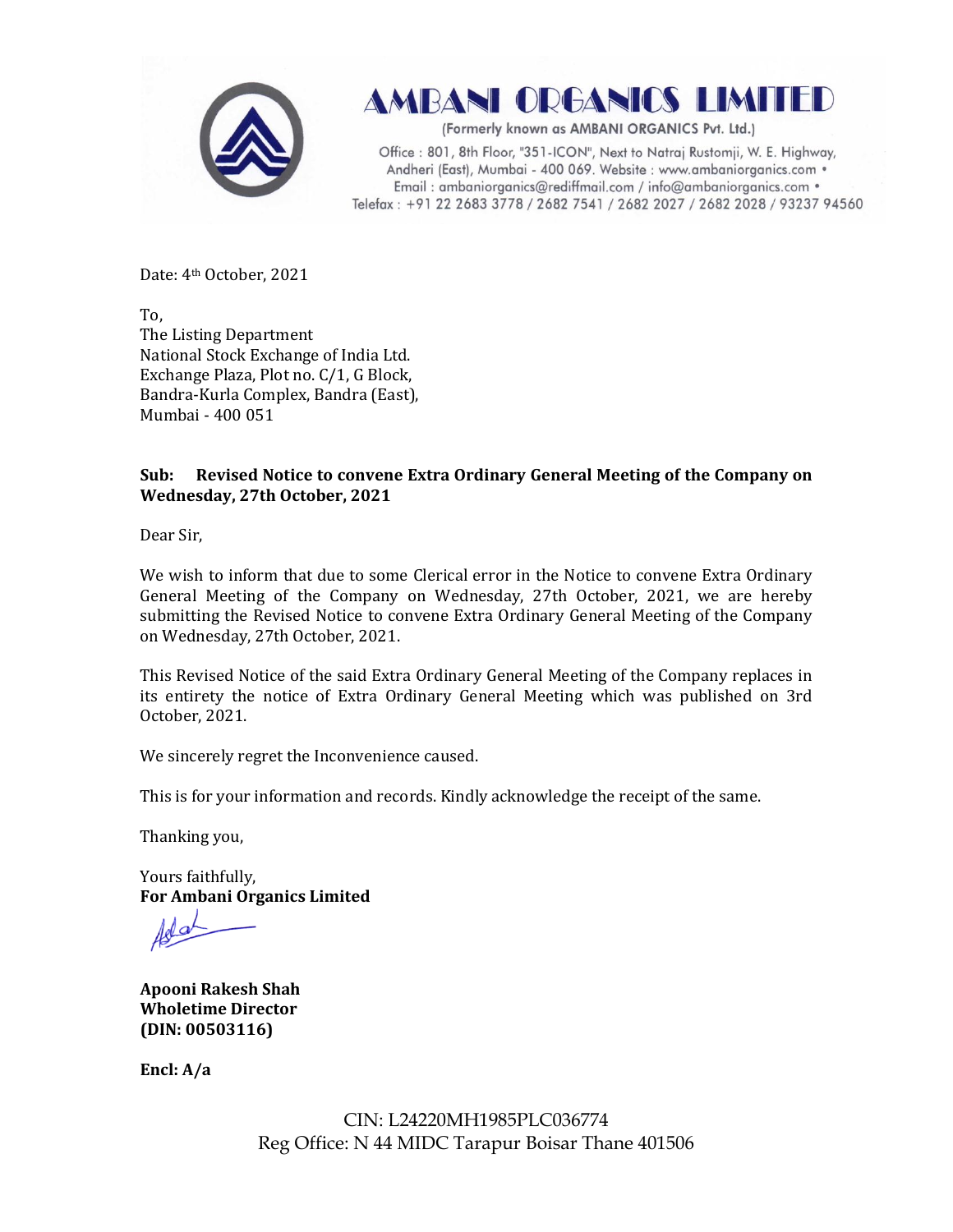



(Formerly known as AMBANI ORGANICS Pvt. Ltd.)

Office: 801, 8th Floor, "351-ICON", Next to Natraj Rustomji, W. E. Highway, Andheri (East), Mumbai - 400 069. Website : www.ambaniorganics.com · Email: ambaniorganics@rediffmail.com / info@ambaniorganics.com . Telefax: +91 22 2683 3778 / 2682 7541 / 2682 2027 / 2682 2028 / 93237 94560

**NOTICE** is hereby given that the Extra-Ordinary General Meeting of the Members of Ambani Organics Limited will be held on Wednesday, 27th October, 2021 at 2.00 p.m. at Registered Office of the Company situated at N 44 MIDC Tarapur, Boisar Thane – 401 506, in accordance with the applicable provisions of the Companies Act, 2013 to transact the following business as a Special Business:

# **SPECIAL BUSINESS:**

# **ITEM NO. 1**

# **Increase in Authorized Share Capital of the Company:**

To consider and, if thought fit, to pass, with or without modification(s), the following resolution as an **Ordinary Resolution**: -

"**RESOLVED THAT** pursuant to the provisions of Section 61 and other applicable provisions, if any, of the Companies Act, 2013 read with the Companies (Share Capital and Debentures) Rules, 2014 framed thereunder (including any statutory modification(s) or reenactment thereof for the time being in force), the consent of the Members of the Company be and is hereby accorded to increase the Authorized Share Capital of the Company from the existing Rs. 7,00,00,000/- (Rupees Seven Crores Only) divided into 70,00,000 (Seventy lakhs) Equity Shares of Rs. 10/- (Rupee Ten Only) each to Rs. 14,00,00,000/- (Rupees Fourteen Crores only) divided into 70,00,000 (Seventy lakhs) Equity Shares of Rs. 10/- (Rupee Ten Only) each and 70,00,000 (Seventy Lakhs) Preference Shares of Rs. 10/- (Rupee ten only) each by creation of additional 70,00,000 (Seventy Lakhs) Preference Shares of Rs. 10/- (Rupees ten only) each.

**RESOLVED FURTHER THAT** the Board of Directors of the Company or any committee thereof be and is hereby authorized to do all such acts, deeds and things as in its absolute discretion it may think necessary, expedient or desirable; to settle any question or doubt that may arise in relation thereto in order to give effect to the foregoing resolution, as may be required in this regard."

## CIN: L24220MH1985PLC036774

Reg Office: N 44 MIDC Tarapur Boisar Thane 401 506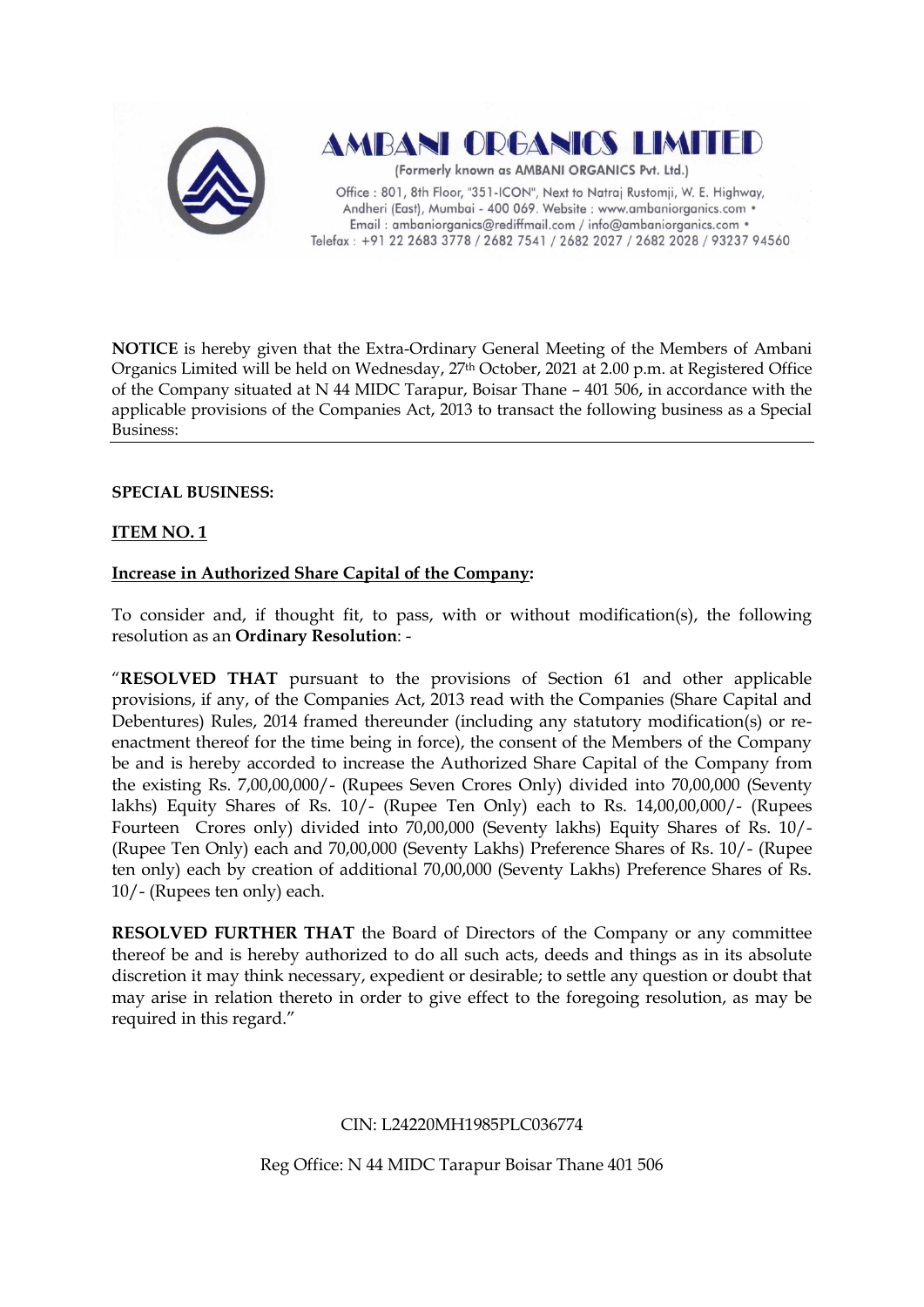# **ITEM NO. 2**

### **Alteration of Capital Clause in the Memorandum of Association of the Company:**

To consider and, if thought fit, to pass with or without modification(s), the following Resolution as an **Ordinary Resolution**: -

**"RESOLVED THAT** pursuant to the provisions of Section 13, 61 and other applicable provisions, if any, of the Companies Act, 2013 read with the Companies (Share Capital and Debentures) Rules, 2014 framed thereunder (including any statutory modification(s) or reenactment thereof for the time being in force), Clause V of the Memorandum of Association of the Company be and is hereby altered by substituting the following:

"V (a)The Authorized Share Capital of the Company is Rs. 14,00,00,000/- (Rupees Fourteen Crores only) divided into 70,00,000 (Seventy lakhs) Equity Shares of Rs. 10/- (Rupee Ten Only) each and 70,00,000 (Seventy Lakhs) Preference Shares of Rs. 10/- (Rupee ten only) each any shares of the original or increased capital may from preference whether in respect of divided end or of repayment of capital or both or any other special privilege or advantage over any shares previously qualified rights as compared with any or conditions and with any special right or without any right of voting and generally on such terms as the Company may from time to time determine."

**RESOLVED FURTHER THAT** for the purpose of giving effect to the above resolution, the Board of Directors of the Company, be and is hereby authorized to do all such acts, deeds, matters and things including but not limited to filing of necessary forms/documents with the appropriate authorities and to execute all such deeds, documents, instruments and writings as it may in its sole and absolute discretion deem necessary or expedient and to settle any question, difficulty or doubt that may arise in regard thereto."

## **ITEM NO. 3**

# **To authorize Company to borrow money up to INR 500 Crores (Indian Rupees Five Hundred Crores)**

To consider and if thought fit, to pass, with or without modification(s), the following resolution as a **Special Resolution**:

**"RESOLVED THAT** in supersession of all the earlier resolution(s) passed by the Members of the Company and pursuant to the provisions of Section 180(1)(c) and other applicable provisions, if any, of the Companies Act, 2013 and rules made thereunder (including any statutory amendment(s) or modification(s) or re-enactment(s) thereof for the time being in force) and the relevant provisions of the Memorandum and Articles of Association of the Company, the consent of the Members of the Company, be and is hereby accorded to the Board of Directors (hereinafter referred to as the "Board" which term shall be deemed to include any Committee thereof or any other person(s) for the time being exercising the powers conferred on the Board by this Resolution and as may be authorized by the Board in that behalf) to borrow such sums of money from any person including without limitation banks, financial institutions, NBFCs in any manner, from time to time, upon such terms and conditions as they may think fit, notwithstanding that the money to be borrowed together with the monies already borrowed by the Company (apart from temporary loans repayable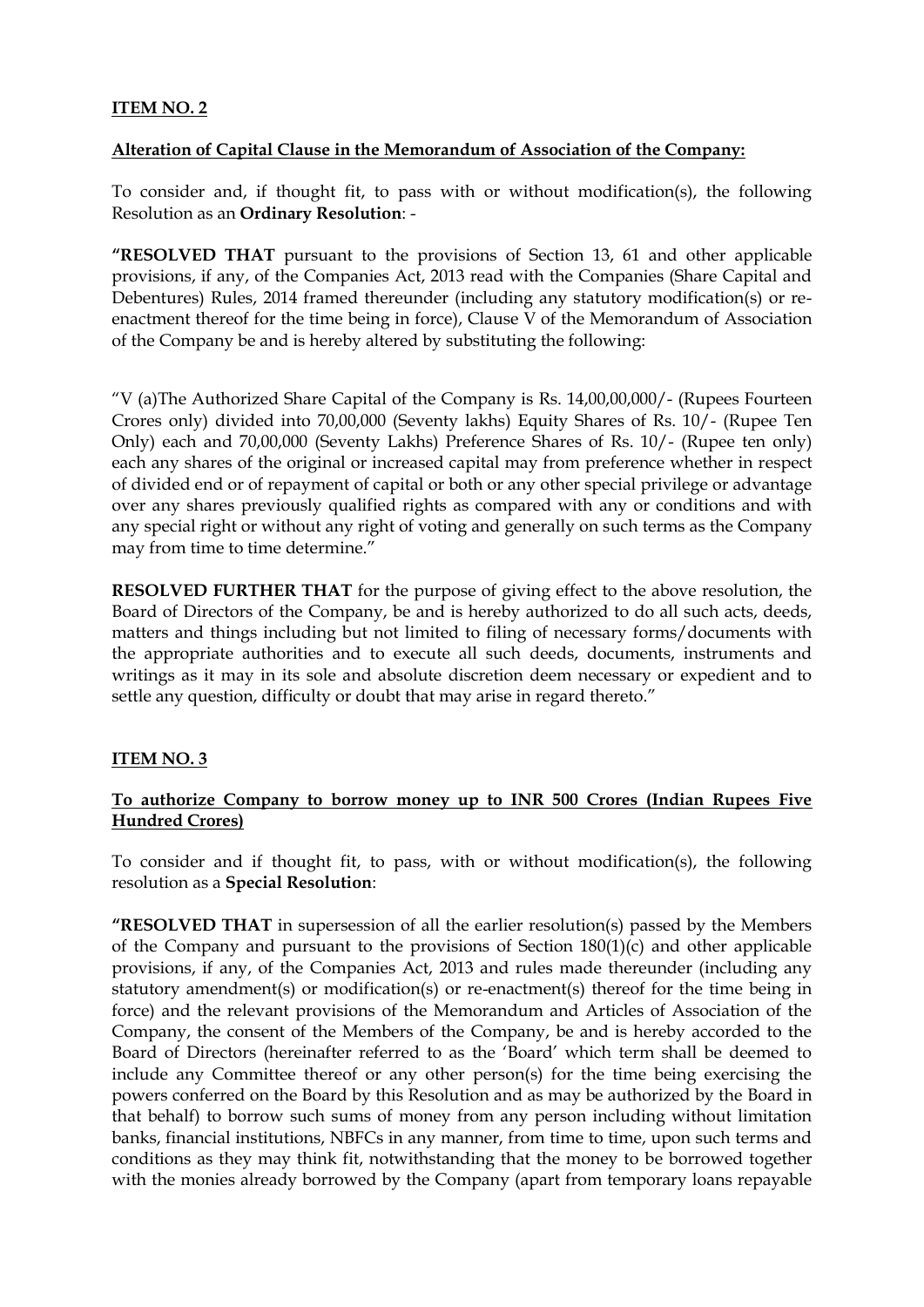on demand or within six months from the date of the loan or temporary loans) may exceed the aggregate of the paid-up share capital of the Company, its free reserves and securities premium, and determine, fix, arrange or agree to the terms and conditions of all such monies borrowed/ to be borrowed whether in Indian, provided that the total amount so borrowed by the Board and outstanding at any time shall not exceed the sum of INR 500 Crores (Rupees Five Hundred Crores).

**RESOLVED FURTHER THAT** the Board of Director be and is hereby authorized to negotiate limits with the Bankers/ Lenders or any other person for availing the funded and non-funded limits (including guarantees facilities), determine the terms and conditions including fixing the rate of interest, tenor etc. for each borrowing and for such purpose create and place fixed deposits as collateral execute loan agreement, Demand promissory Notes, Pledge/ Hypothecation agreement, and other documents and deeds, receipts, acknowledgements and discharge in connection with the borrowings of the Company within the funded and non-funded borrowing limits as prescribed above.

**RESOLVED FURTHER THAT** Board of Directors of the company be and is hereby authorized to do all such acts deeds and things as may be necessary in this regard including but not limited to the delegation of powers to any director or committee of directors or any others person as it may deem fit subject to the provisions of the Companies Act, 2013."

## **ITEM NO. 4**

## **Approval for creation of charges, mortgages, hypothecation on the immovable and movable assets of the Company under Section 180(1)(a) of the Companies Act, 2013**

To consider and, if thought fit, to pass, with or without modification(s), the following resolution as a **Special Resolution**:

**"RESOLVED THAT** pursuant to the provisions of Section 180(1)(a) and other applicable provisions, if any, of the Companies Act, 2013 (including any statutory modifications or amendments thereof) and Rules made thereunder, consent of the Members of the Company be and is hereby accorded to the Board of Directors of the Company or its Committee as may be authorised by the Board of Directors, to mortgage, hypothecate, pledge and/or charge in such form and manner and on such terms and at such time(s) as the Board of Directors or such Committee may deem fit, the immovable and movable assets, receivables of the Company, wherever situate, present and future, whether presently belonging to the Company or not, in favour of any person including, but not limited to, qualified institutional buyers, foreign institutional investors, banks, foreign portfolio investors, financial institutions, multilateral financial institutions, regional rural banks, cooperative banks, mutual funds, provident, pension, superannuation and gratuity funds, companies, partnership firms, limited liability partnerships, resident individual investors, Hindu undivided families, trustee(s), agent(s) to secure the debentures, senior notes, bonds, loans, hire purchase and/or lease portfolio management transaction(s) for finance and other credit facilities, provided that the aggregate indebtedness secured by the assets of the Company does not exceed INR 500 Crores (Rupees Five Hundred Crores only) at any time.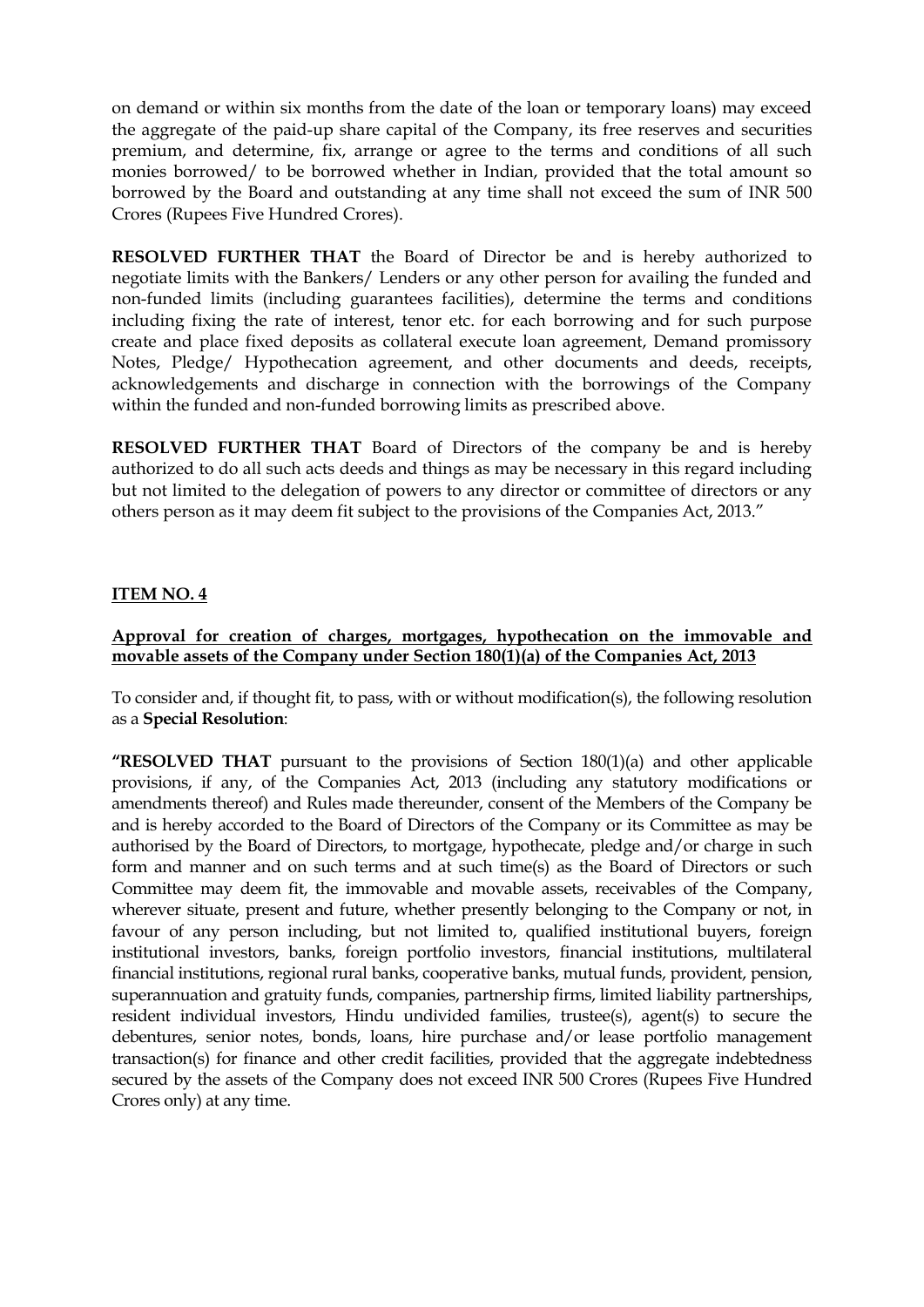**RESOLVED FURTHER THAT** the Board of Directors or such Committee or person(s) as authorized by the Board of Directors be and are hereby authorized to finalize the form, extent and manner of, and the documents and deeds, as may be applicable, for creating the appropriate mortgages and/or charges on such immovable and/or movable properties, receivables of the Company on such terms and conditions as may be decided by the Board of Directors or such Committee in consultation with the lenders/ trustees and for reserving the aforesaid right and for performing all such acts, things and deeds as may be necessary for giving full effect to this resolution."

# **ITEM NO. 5**

### **Issue of 12% Non-Convertible Cumulative Redeemable Preference Shares**

To consider and if thought fit to pass with or without modification(s) the following resolution as a **Special Resolution**:

"**RESOLVED THAT** pursuant to the provisions of Sections 42, 55, 62 and all other applicable provisions, if any, of the Companies Act, 2013, the Companies (Prospectus and Allotment of Securities) Rules, 2014, the Companies (Share Capital and Debentures) Rules, 2014 (each including any statutory modification(s) or re-enactment(s) thereof, for the time being in force), the policies, rules, regulations, guidelines, notifications and circulars, if any, issued by the Government of India or any other competent authority, from time to time, to the extent applicable, the provisions of the Memorandum and Articles of Association of the Company and subject to such approvals, consents, permissions or sanctions by any governmental or regulatory authorities or any relevant persons, as the case may be, and subject to such conditions and modifications as may be prescribed by any of them while granting such approval, permission, consent and sanction, consent of the members of the Company be and is hereby accorded to the Board of Directors of the Company (hereinafter referred to as the "Board" which term shall be deemed to include the committee of the Board to exercise one or more of its powers including the powers conferred by this resolution)to create, offer and / or invite to subscribe, issue and allot, for cash, up to 56,90,400 (Fifty Six Lakh Ninety Thousand and Four Hundred) 12% Non-Convertible Cumulative Redeemable Preference Shares of face value of Rs. 10/- (Rupees Ten Only) each fully paid-up at a price of Rs. 10/- (Rupees Ten Only) at par, in one or more tranches, aggregating up to Rs. 5,69,04,000/- (Rupees Five Crore Sixty Nine Lakh Four Thousand only) to the following Investors on such terms and conditions as set out under this resolution and in the explanatory statement:

| Sr No. | Name of Proposed Allotee(s) | Consideration        | Category     |
|--------|-----------------------------|----------------------|--------------|
|        |                             | <b>Not</b><br>Amount |              |
|        |                             | Exceeding (Rs.)      |              |
| 1.     | Amina T Pardawala           | 4,000,000            | Non-Promoter |
| 2.     | <b>Bhavesh H Mehta</b>      | 4,000,000            | Non-Promoter |
| 3.     | Charul Patwa                | 920,000              | Non-Promoter |
| 4.     | Chintan Doshi               | 1,610,000            | Non-Promoter |
| 5.     | Deepak Doshi                | 1,610,000            | Non-Promoter |
| 6.     | Dhananjay Doshi             | 1,610,000            | Non-Promoter |
| 7.     | Dinesh Shah                 | 1,460,000            | Non-Promoter |
| 8.     | Dipika A Jain               | 380,000              | Non-Promoter |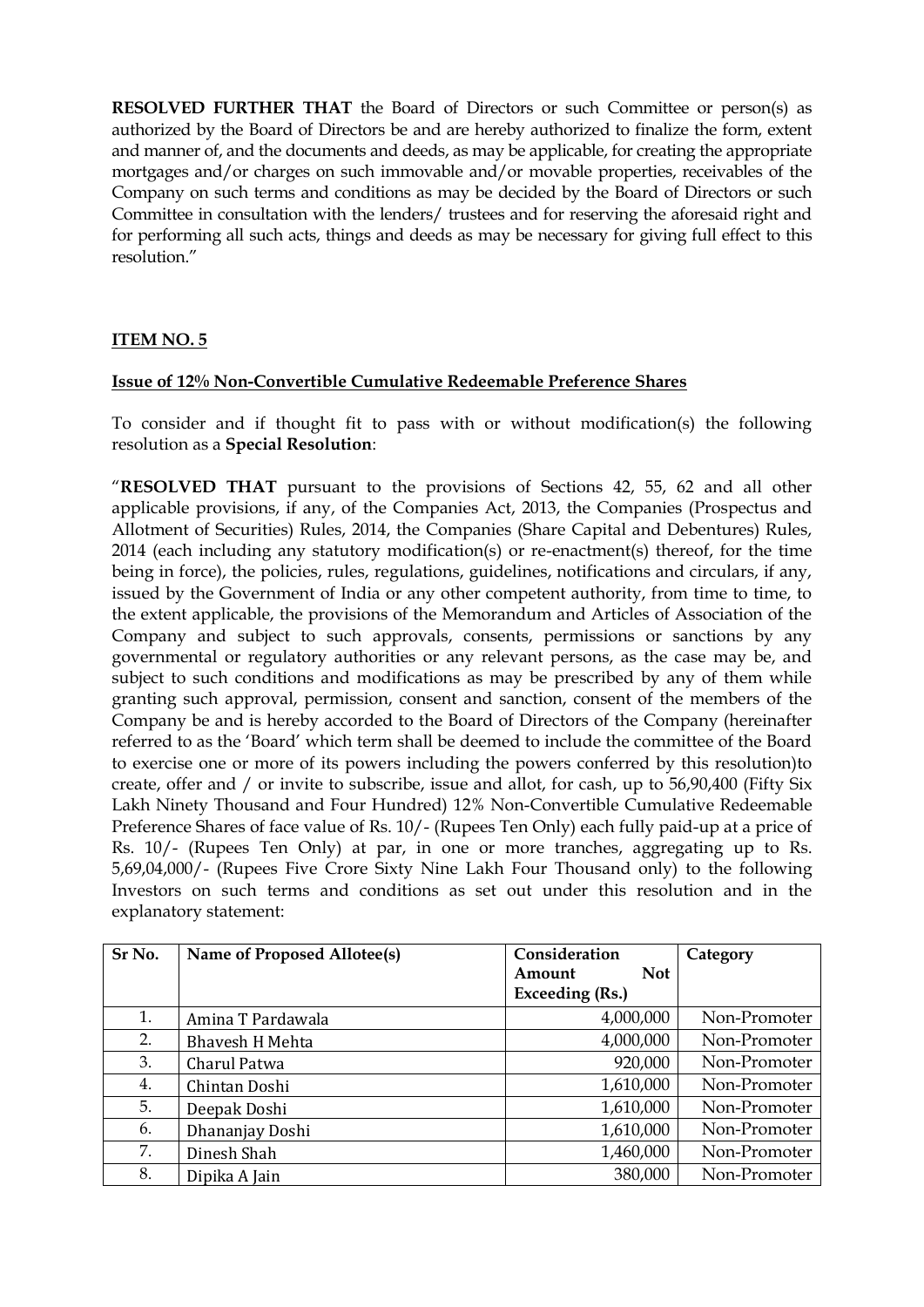| 9.  | Echjay Forging Industries Private Limited | 9,980,000  | Non-Promoter |
|-----|-------------------------------------------|------------|--------------|
| 10. | Faizan Chaudhary                          | 2,540,000  | Non-Promoter |
| 11. | Kalpesh D Bhansali                        | 2,000,000  | Non-Promoter |
| 12. | Kishor Palreja HUF                        | 540,000    | Non-Promoter |
| 13. | Lalita Parmar                             | 2,540,000  | Non-Promoter |
| 14. | Leena A Shah                              | 730,000    | Non-Promoter |
| 15. | Naresh J Shah                             | 920,000    | Non-Promoter |
| 16. | Prakash B Shah                            | 2,540,000  | Non-Promoter |
| 17. | Pratham K Malde                           | 1,114,000  | Non-Promoter |
| 18. | Rahul Jain                                | 1,270,000  | Non-Promoter |
| 19. | Raivat Impex Pvt Ltd                      | 10,000,000 | Non-Promoter |
| 20. | Rajendra Jain                             | 3,650,000  | Non-Promoter |
| 21. | Siddhi V Shah                             | 730,000    | Non-Promoter |
| 22. | Smita Shah                                | 920,000    | Non-Promoter |
| 23. | Sunny Jain                                | 540,000    | Non-Promoter |
| 24. | Veena Palreja                             | 380,000    | Non-Promoter |
| 25. | Payal Jhaveri                             | 920,000    | Non-Promoter |

**RESOLVED FURTHER THAT** in accordance with the provisions of Section 55 of the Companies Act, 2013 and the Companies (Share Capital and Debentures) Rules, 2014 (each including any statutory modification(s) or re-enactment(s) thereof, for the time being in force), the particulars in respect of aforesaid 12% Non-Convertible Cumulative Redeemable Preference Shares (hereinafter referred to as 'RPS') of face value of Rs. 10/- (Rupees Ten Only) each are, as under:

- (a) RPS shall carry a preferential right vis-à-vis Equity Shares of the Company with respect to payment of dividend or repayment of capital;
- (b) RPS shall be non-participating in the surplus funds;
- (c) RPS shall be non-participating in the surplus assets and profits which may remain after the entire capital has been repaid, on winding-up of the Company;
- (d) Holder(s) of RPS shall be paid dividend at the rate of 12% p.a. on a cumulative basis;
- (e) RPS shall not be convertible into equity shares;
- (f) RPS shall carry voting rights as per the provisions of Section 47(2) of the Act;
- (g) RPS shall be redeemable at par before completion of its 5th Anniversary from the date of allotment ('RPS Tenure'). Notwithstanding the foregoing, the Company will have the option to redeem the RPS after expiry of one year from the date of allotment during the RPS Tenure; and
- (h) RPS shall not be listed.

**RESOLVED FURTHER THAT** for the purpose of giving effect to this resolution, the Board be and is hereby authorized to do all such acts, deeds, matters and things and execute all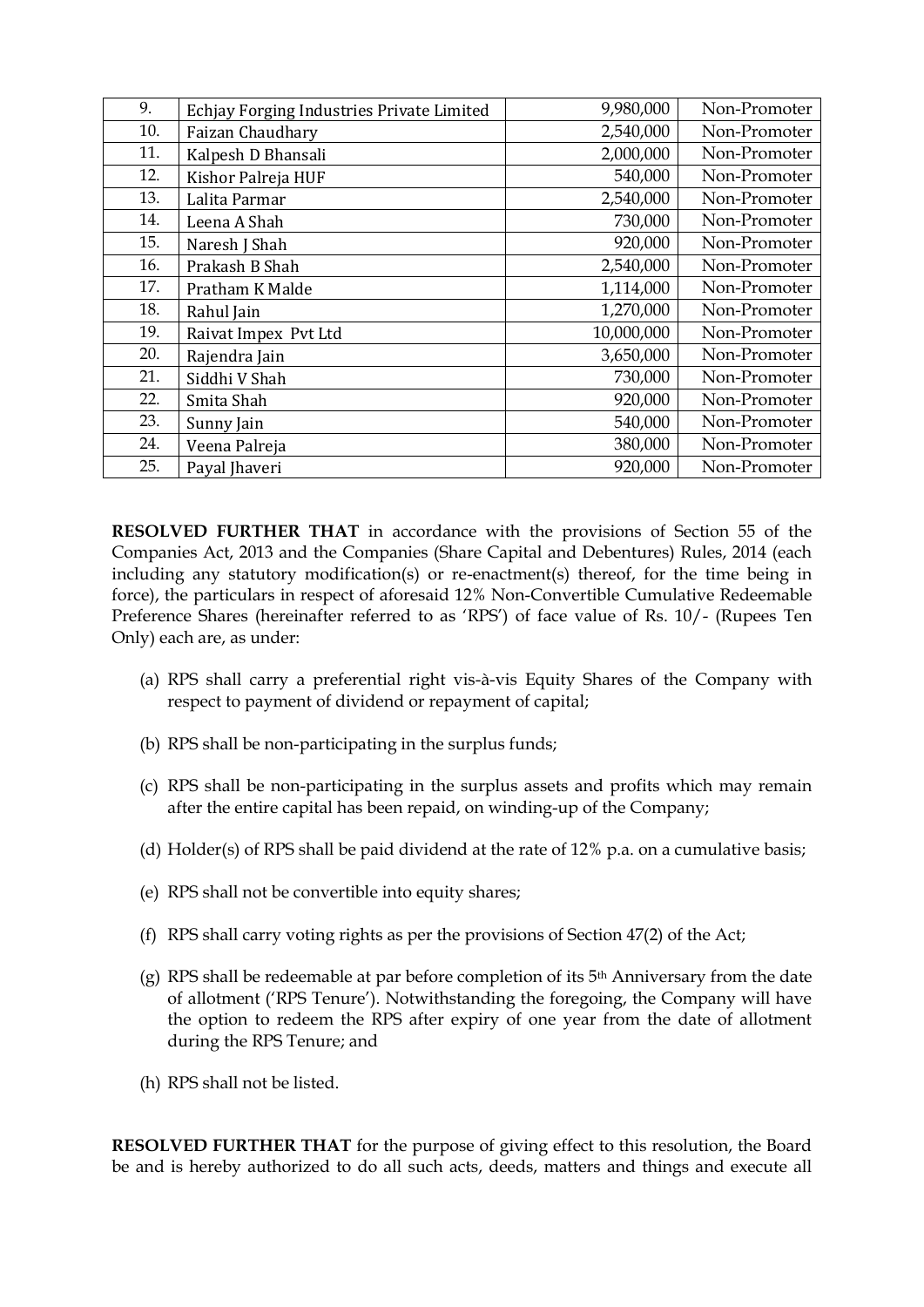such deeds, documents, instruments and writings as it may in its sole and absolute discretion deem necessary in relation thereto.

**RESOLVED FURTHER THAT** the Board be and is hereby authorized to delegate/empower all or any of the powers herein conferred to any committee and/or any director(s) and/or officer(s) of the Company, to give effect to the resolution.

**RESOLVED FURTHER THAT** any one Director of the Company or the Company Secretary, or the Chief Financial Officer of the Company, be and are hereby authorized severally to do all acts and take all such steps to give effect to this resolution including filing e-forms, for the purpose of compliance under the Companies Act, 2013 and to furnish a certified true copy of the resolution as and when required."

## **ITEM NO. 6**

### **Issue of Equity Shares on a Preferential Basis**

To consider and, if thought fit, to pass the following resolution as a **Special Resolution**:

"**RESOLVED THAT** pursuant to the provisions of Section 23(1)(b), 42, 62 and all other applicable provisions, if any, of the Companies Act, 2013 (the "Act"), the Companies (Prospectus and Allotment of Securities) Rules, 2014, the Companies (Share Capital and Debentures) Rules, 2014 and other applicable rules made thereunder (including any statutory modification(s) or reenactment(s) thereof, for the time being in force) and the applicable Rules thereunder, and the enabling provisions of the Memorandum of Association and Articles of Association of the Company and, the provisions of the Securities and Exchange Board of India (Issue of Capital and Disclosure Requirements) Regulations, 2018, as amended (the "SEBI ICDR Regulations"), the Securities and Exchange Board of India (Listing Obligations and Disclosure Requirements) Regulations, 2015, as amended (the "SEBI LODR Regulations"), the Securities and Exchange Board of India (Listing Obligations and Disclosure Requirements) Regulations, 2017 the provisions of the Foreign Exchange Management Act,1999, as amended, and rules and regulations framed thereunder as in force and in accordance with other applicable rules, regulations, circulars, notifications, clarifications and guidelines thereon issued from time to time by the Government of India, the Securities and Exchange Board of India ("SEBI"), the Reserve Bank of India ("RBI"), the Registrar of Companies (the "RoC") and the Stock Exchanges where the shares of the Company are listed ("Stock Exchanges") and subject to requisite approvals, consents, permissions and/ or sanctions, from appropriate statutory, regulatory or other authority (including RBI) and subject to such conditions and modifications as may be prescribed, stipulated or imposed by any of the above authorities while granting any such approvals, consents, permissions and/or sanctions, which may be agreed to by the Board of Directors of the Company (hereinafter referred to as the "Board" which term shall be deemed to include any committee which the Board may have constituted or may hereinafter constitute to exercise its powers including the powers conferred hereunder), the consent of the Members of the Company be and is hereby accorded to the Board to offer, issue and allot in one or more tranches not more than 13,54,000 (Thirteen Lakh Fifty Four Thousand) number of equity shares of face value of Rs. 10/- each (Rupee Ten Only) fully paid-up for cash at a price as arrived at in accordance with the ICDR Regulations ranking pari-passu in all respects with the then existing fully paid up equity shares of the Company, by way of preferential allotment on a private placement basis to the following subscribers: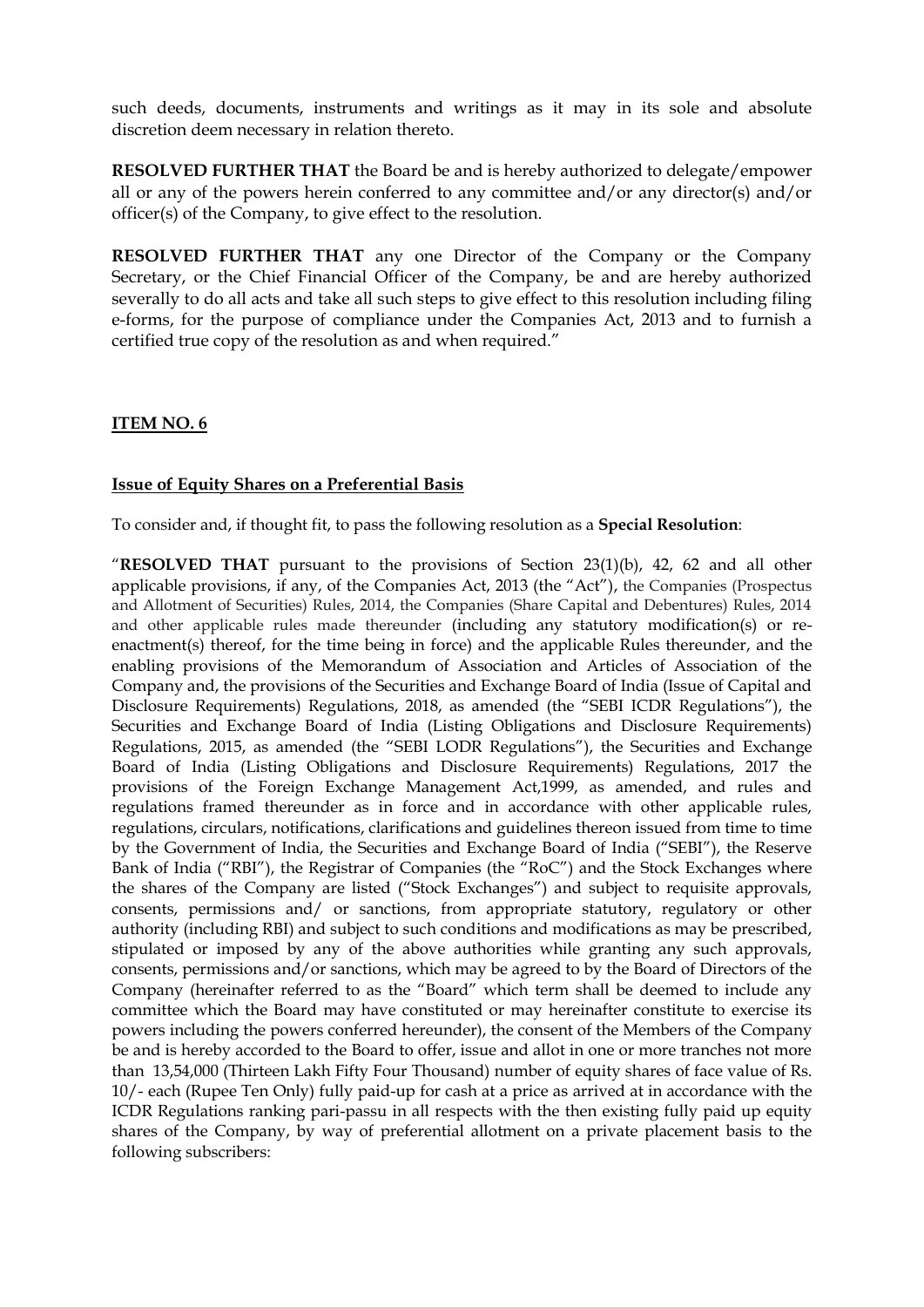| Sr No. | <b>Details Of Subscribers</b>             | <b>No. of Securities</b> |
|--------|-------------------------------------------|--------------------------|
|        |                                           |                          |
|        |                                           |                          |
| 1.     | Amina T Pardawala                         | 52,000                   |
| 2.     | <b>Bhavesh H Mehta</b>                    | 52,000                   |
| 3.     | Charul Patwa                              | 14,000                   |
| 4.     | Chintan Doshi                             | 44,000                   |
| 5.     | Chirag Mehta                              | 64,000                   |
| 6.     | Deepak Doshi                              | 44,000                   |
| 7.     | Dhananjay Doshi                           | 44,000                   |
| 8.     | Dinesh Shah                               | 20,000                   |
| 9.     | Dipika A Jain                             | 8,000                    |
| 10.    | Echjay Forging Industries Private Limited | 2,60,000                 |
| 11.    | Faizan Chaudhary                          | 32,000                   |
| 12.    | Falguni K Bhansali                        | 14,000                   |
| 13.    | Forum K Bhansali                          | 12,000                   |
| 14.    | Hiren Mehta                               | 64,000                   |
| 15.    | Kishor Palreja HUF                        | 6,000                    |
| 16.    | Lalita Parmar                             | 32,000                   |
| 17.    | Leena A Shah                              | 10,000                   |
| 18.    | Naresh J Shah                             | 14,000                   |
| 19.    | Prakash B Shah                            | 32,000                   |
| 20.    | Pratham K Malde                           | 18,000                   |
| 21.    | Rahul Jain                                | 16,000                   |
| 22.    | Rajendra Jain                             | 50,000                   |
| 23.    | Rakesh Shah                               | 4,00,000                 |
| 24.    | Siddhi V Shah                             | 10,000                   |
| 25.    | Smita Shah                                | 14,000                   |
| 26.    | Sunny Jain                                | 6,000                    |
| 27.    | Veena Palreja                             | 8,000                    |
| 28.    | Payal Jhaveri                             | 14,000                   |

**RESOLVED FURTHER THAT** in accordance with the provisions of ICDR Regulations, the "Relevant Date" for the purpose of determination of the price of the Equity Shares to be issued and allotted as above shall be 27th September, 2021, being the date falling 30 (thirty) days prior to the date of this Extraordinary General Meeting being held on 27th October, 2021 to approve this offer.

**RESOLVED FURTHER THAT** without prejudice to the generality of the above resolution, the issue of the Equity Shares under the Preferential Allotment shall be subject to the following terms and conditions apart from others as prescribed under applicable laws:

(a) 100% of the Preferential Allotment Price shall be payable at the time of application to the Equity Shares.

(b) The Equity Shares shall be allotted in dematerialized form within a period of 15 days from the date of passing of the special resolution by the Members, provided that where the allotment of Equity Shares is subject to receipt of any approval or permission from any regulatory authority or Government of India, the allotment shall be completed within a period of 15 days from the date of receipt of last of such approvals or permissions.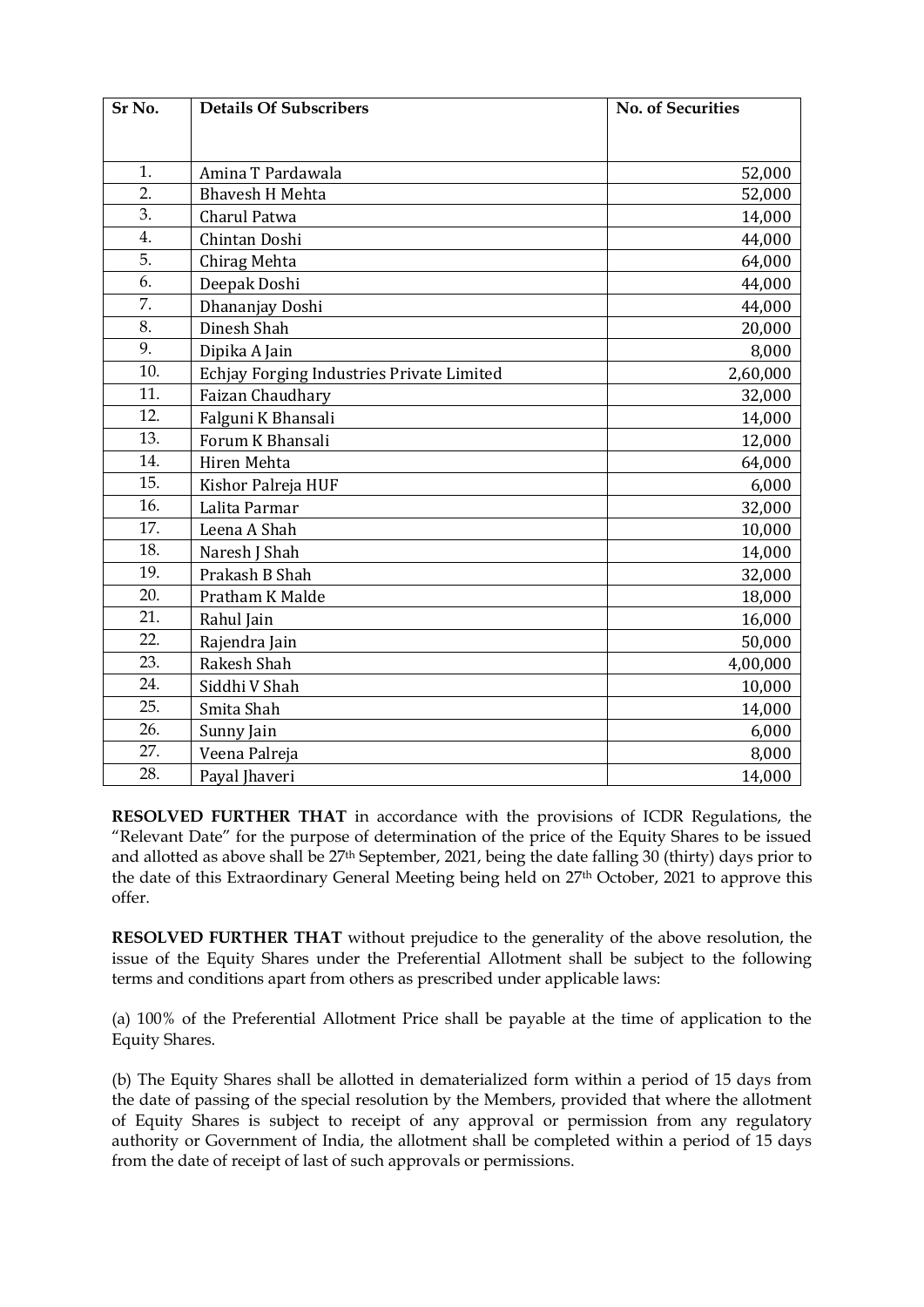(c) The Equity Shares allotted shall be subject to lock-in for such period as specified in the provisions of Chapter V of the SEBI ICDR Regulations.

(d) The price determined above shall be subject to appropriate adjustments as permitted under the rules, regulations and laws, as applicable from time to time.

(e) The Equity Shares to be issued and allotted shall be fully paid up and rank pari-passu with the existing Equity Shares of the Company in all respects (including with respect to dividend and voting powers) from the date of allotment thereof, and be subject to the requirements of all applicable laws and shall be subject to the provisions of the Memorandum of Association and Articles of Association of the Company.

(f) The Equity Shares will be listed on the Stock Exchanges subject to the receipt of necessary regulatory permissions and approvals as the case may be."

**RESOLVED FURTHER THAT** if any of the Investor fails to apply within the stipulated time to the full extent of their eligibility or is found not eligible for the Preferential Allotment, the company shall allot the shares to the Investors (listed herein) up to the extent of their applications received.

**RESOLVED FURTHER THAT** the Equity Shares, issued to the Proposed Allottees, be listed on National Stock Exchange of India Limited ("NSE") and that the Board be and is hereby authorized to make the necessary applications and to take all other steps as may be necessary for the listing of the said Equity Shares and the admission of the Equity Shares with the depositories, viz. National Securities Depository Limited & Central Depository Services (India) Limited, and for the credit of such Equity Shares to the respective dematerialized securities accounts of the Proposed Allottees.

**RESOLVED FURTHER THAT** the Company hereby takes note of the certificate from the statutory auditors of the Company certifying that the above issue of the Equity Shares is being made in accordance with the ICDR Regulations.

**RESOLVED FURTHER THAT** the entire pre-issue shareholding of the allottees, if any, shall be under lock-in as may be applicable under the ICDR Regulations.

**RESOLVED FURTHER THAT** pursuant to the provisions of the Companies Act, 2013, the names of the Subscribers be recorded for the issue of invitation to subscribe to the Equity Shares and a private placement offer letter in Form No. PAS-4 together with an application form be issued to the Subscribers inviting the Subscribers to subscribe to the Equity Shares, as per the draft tabled at the Meeting and duly initialed by the Chairman for the purpose of identification and consent of the Company is hereby accorded to the issuance of the same to the Subscribers inviting the Subscribers to subscribe to the Equity Shares.

**RESOLVED FURTHER THAT** the monies received by the Company from the Subscriber for application of the Equity Shares pursuant to this private placement shall be kept by the Company in a separate bank account opened by the Company and shall be utilized by the Company in accordance with Section 42 of the Companies Act, 2013.

**RESOLVED FURTHER THAT** for the purpose of giving effect to this resolution and for the purpose of issue and allotment of the equity shares and listing thereof with the Stock Exchange(s), the Board be and is hereby authorized to do all such acts, deeds, matters and things as it may in its absolute discretion consider necessary, desirable or expedient including application to Stock Exchange(s) for obtaining in-principle approval, listing of shares, filing of requisite documents with the Registrar of Companies, to resolve and settle any questions and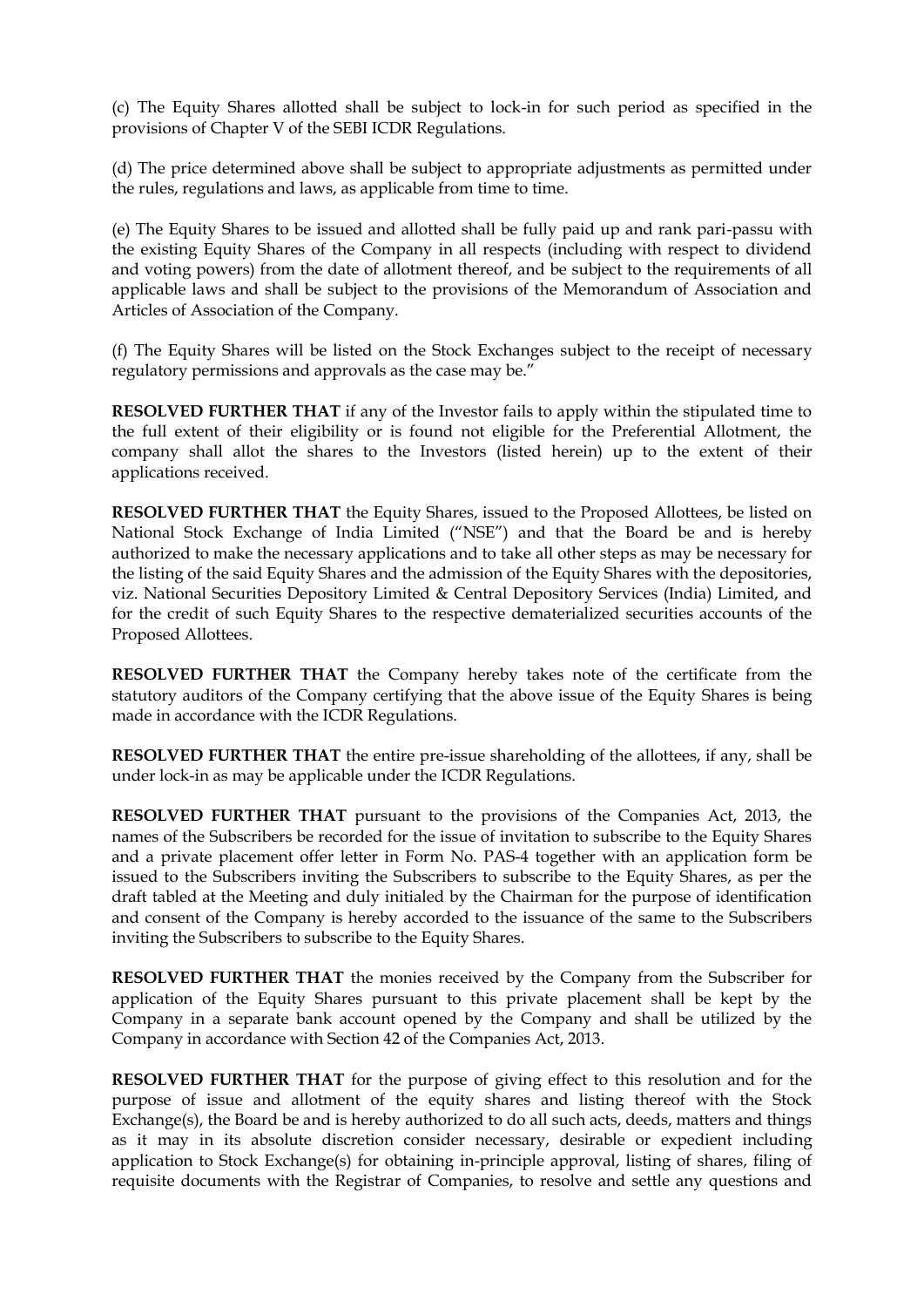difficulties that may arise in the proposed issue, offer and allotment of the said equity shares, utilization of issue proceeds, signing of all deeds and documents as may be required without being required to seek any further consent or approval of the Board.

**RESOLVED FURTHER THAT** the Board be and is hereby authorized to delegate all or any of the powers herein conferred to any Committee of the Board or any Director(s) or Officer(s) of the Company and to generally do all such acts, deeds and things as may be required in connection with the aforesaid resolutions, including making necessary filings with the stock exchanges and regulatory authorities and execution of any documents on behalf of the Company and to represent the Company before any governmental authorities and to appoint any merchant bankers or other professional advisors, consultants and legal advisors to give effect to the aforesaid resolutions.

**RESOLVED FURTHER THAT** all actions taken by the Board in connection with any matter(s) referred to or contemplated in any of the foregoing resolution be and are hereby approved, ratified and confirmed in all respects."

**Place**: Mumbai

**By the order of the Board of Directors Date**: 3rd October, 2021 **For Ambani Organics Limited**

**Sd/-**

**Rakesh Shah Managing Director (DIN: 00503074)**

**Notes:** 

1. A Member entitled to attend and vote is entitled to appoint a proxy to attend and vote instead of himself/herself and the proxy need not be a Member. A person can act as a proxy on behalf of members, not exceeding fifty and in the aggregate not more than 10% of the total share capital of the company, carrying voting rights. A member holding more than 10% of the total share capital of the company carrying voting rights may appoint a single person as proxy and such person shall not act as a proxy for any other person or shareholder. The proxy forms should be lodged with the Company at its Registered Office at least 48 hours before commencement of the meeting.

Pursuant to the provision of the Companies Act 2013 (hereinafter called "the Act") and the Rules made thereunder a person can act as a proxy on behalf of members not exceeding fifty (50) and holding in the aggregate not more than ten percent of the total share capital of the Company carrying voting rights. A member holding more than ten percent of the total share capital of the Company carrying voting rights may appoint a single person as proxy and such person shall not act as a proxy for any other shareholder.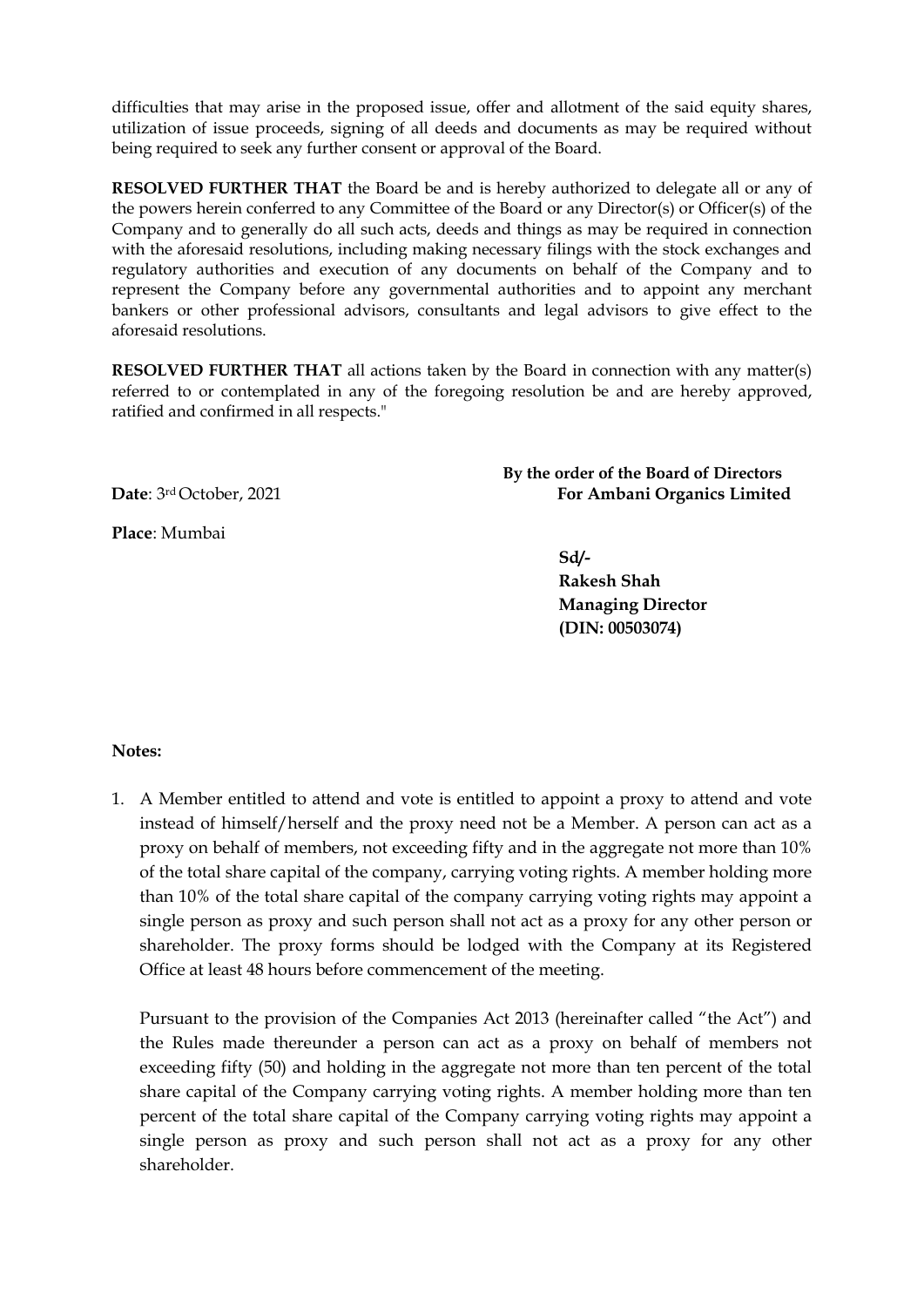- 2. An explanatory statement pursuant to Section 102 of the Companies Act, 2013, in respect of special business items is annexed hereto.
- 3. Relevant documents and registers will be available for inspection by the members at the Registered Office of the Company on the date of EGM.
- 4. The instrument of Proxy, in order to be effective, should be duly completed and deposited at the Registered Office of the Company not less than 48 hours before the commencement of the EGM. A Proxy Form is annexed to this Notice. Proxies submitted on behalf of limited companies, societies, etc. must be supported by appropriate resolution or authority as applicable.
- 5. Members/Proxy holder/Authorised Representative are requested to bring duly filled Attendance Slip enclosed herewith along with their copy of the Notice to attend the Meeting.
- 6. In case of joint holders attending the Meeting, the first holder as per the Register of Members of the Company will be entitled to vote.
- 7. Electronic copy of the Notice is being sent to all the Members whose email addresses are registered with the Company/Depository Participant(s) for communication purposes unless any Member has requested for a hard copy of the same. For Members who have not registered their email address, physical copy of the Notice is being sent in the permitted mode. Members may note that this Notice will also be available on the Company's website i.e. [www.ambaniorganics.com](http://www.ambaniorganics.com/)
- 8. The Corporate Members intending to send their authorized representative(s) to attend the EGM are requested to send a duly certified copy of the Board Resolution authorizing their representative(s) to attend and vote at the EGM.
- 9. All documents referred to in the accompanying Notice and the Explanatory Statement shall be open for inspection at the Registered Office of the Company during office hours on all working days during business hours up to the date of the Extra Ordinary General Meeting of the Company.
- 10. In compliance with Section 108 of the companies Act, 2013 read with the Companies (Management and Administration) Rules, 2014 and regulation 44 of the Listing Regulation, the company is not providing e-voting facility as SME listed company is not required to provide e-voting facility to its Shareholders.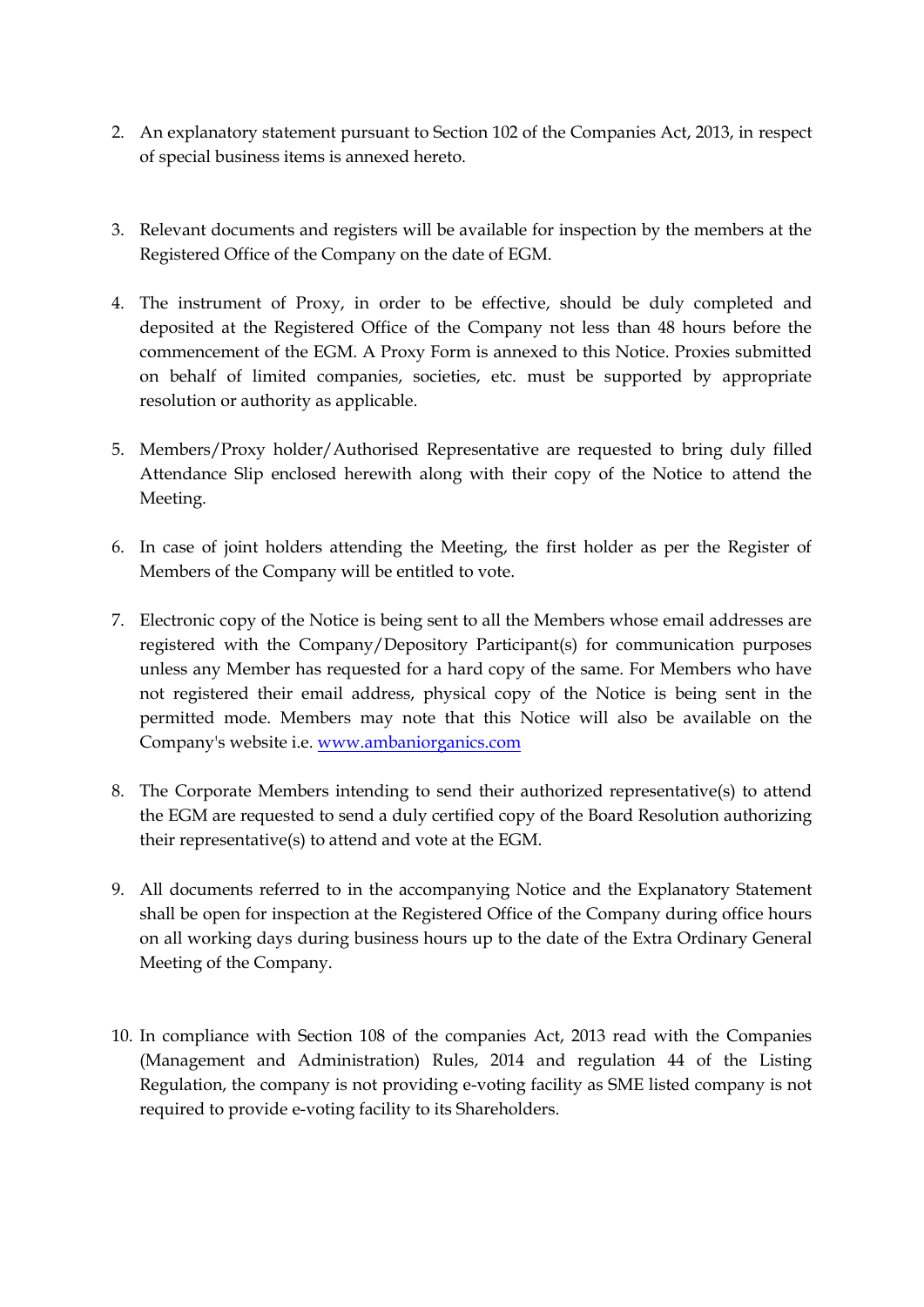- vanyayı<br>|वाणगाव ano  $\frac{1}{\sigma}$ Kolavali **O**Tarapur कोळवली Vire विरे Kambo Gargaon<br>गरगाव Shigaon tomic Power<br>ation तारापूर... शिगाव Ra Kurga कग Khanivade Pastha खाणिवडे Katkar पास्थळ Küka काटकर कुकड़  $\bigoplus_{14.2 \text{ km}} 29 \text{ min}$ oisar  $\bigoplus_{17.7 \text{ km}} 40 \text{ min}$ डिसर Gur Ţ Ambani Organics Ltd Maan मान Alewadi
- 11. The route map showing directions to reach the venue of the EGM is annexed and forms part of the Notice.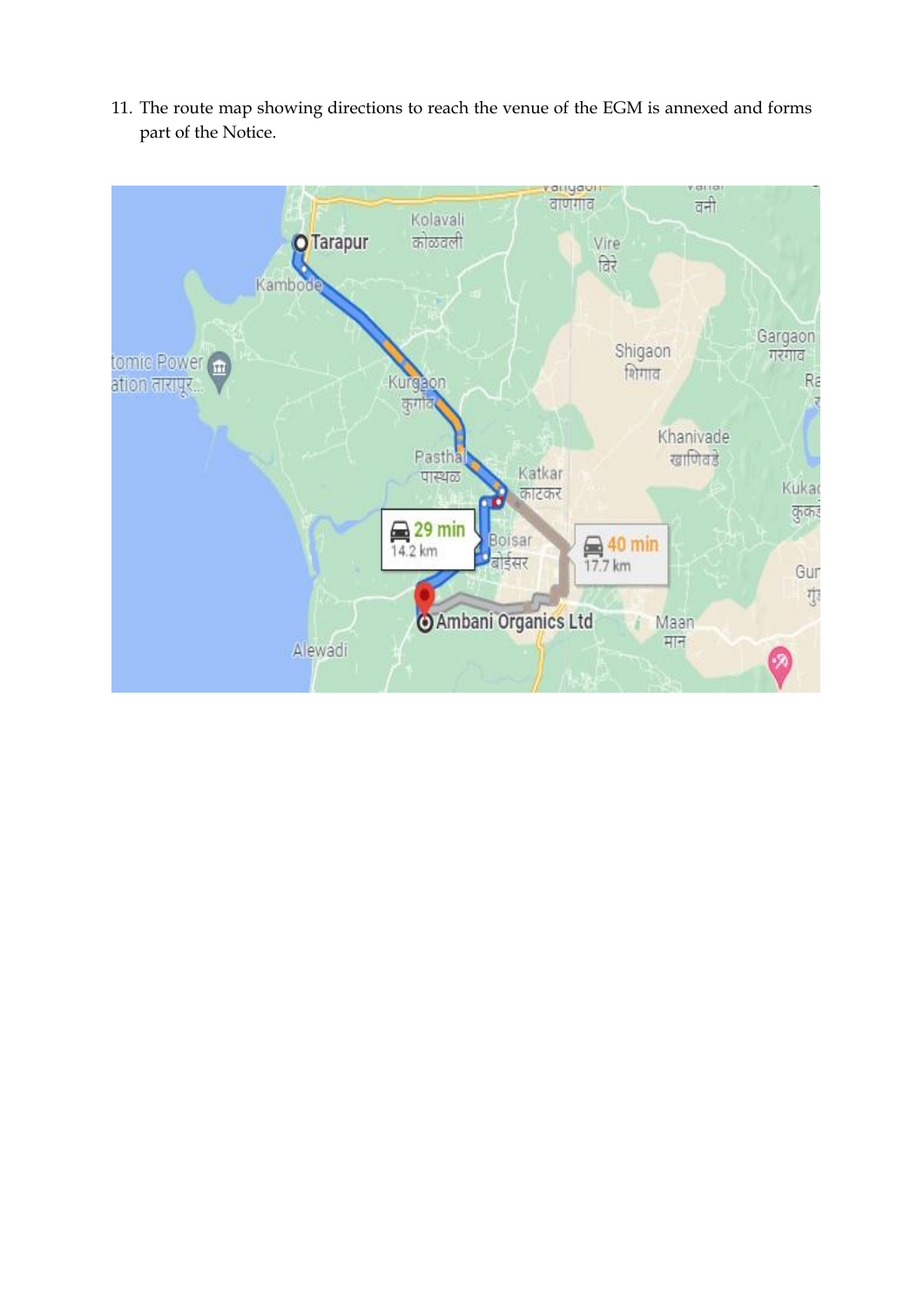## **EXPLANATORY STATEMENT PURSUANT TO SECTION 102 OF THE COMPANIES ACT, 2013**

## **Item No. 1 & 2:**

The existing authorised share capital of the Company is Rs. 7,00,00,000/- (Rupees Seven Crores only) divided into 70,00,000 (Seventy lakhs) Equity Shares of Rs. 10/- (Rupee Ten Only) each. The subscribed, issued and paid up capital of the Company is Rs. 5,07,86,590 /- (Rupees Five Crore Seven Lakh Eight Six Thousand Five Hundred and Ninety Only) divided into 50,78,659 (Fifty Lakh Seventy Eight Thousand Six Hundred and Fifty Nine Only) Equity Shares of Rs. 10/- (Rupee Ten Only) each.

The Board of Directors in its Meeting held on 3rd October, 2021 has decided to issue Non-Convertible Cumulative Redeemable Preference Shares, it is therefore proposed to increase the authorized share capital of the Company to Rs. 14,00,00,000/- (Rupees Fourteen Crores only) divided into 70,00,000 (Seventy lakhs) Equity Shares of Rs. 10/- (Rupee Ten Only) each and 70,00,000 (Seventy Lakhs) Preference Shares of Rs. 10/- (Rupee ten only) each by creation of additional 70,00,000 (Seventy Lakhs) Preference Shares of Rs. 10/- (Rupees ten only) each.

Thus, the increase shall enable the Company to issue Non-Convertible Cumulative Redeemable Preference Shares.

The proposed increase in Authorized Share Capital shall require alteration of existing Clause V of the Memorandum of Association of the Company in the manner as set out in Resolution No. 2 of the Notice thereto.

Accordingly, the Board recommend passing of the resolutions set forth in Item No. 1 & 2 of the accompanying Notice for the approval of the Members of the Company by way of Ordinary resolution.

None of the Directors, Key Managerial Personnel and their relatives are, in any way, concerned or interested, financially or otherwise, in the proposed Resolutions except to the extent disclosed above and to the extent of their shareholding, if any, in the Company.

## **Item No. 3 & 4:**

In terms of Section 180(1)(c) of the Companies Act, 2013, borrowings by the Company (apart from the deposits accepted in the ordinary course of business by the Company, temporary loans repayable on demand or within six months from the date of the loan, and temporary loans, if any, obtained from the Company's bankers, other than loans raised for the purpose of financing expenditure of a capital nature) in excess of the paid-up capital of the Company, Securities Premium and free reserves, require the approval of the Members by way of special resolution.

Under Section 180 of the Act, the aforementioned powers of the Board can be exercised only with the prior consent of the Members by a Special Resolution.

The Company requires borrowing funds from time to time to meet both its short term and long terms business objectives, from various external agencies like banks, financial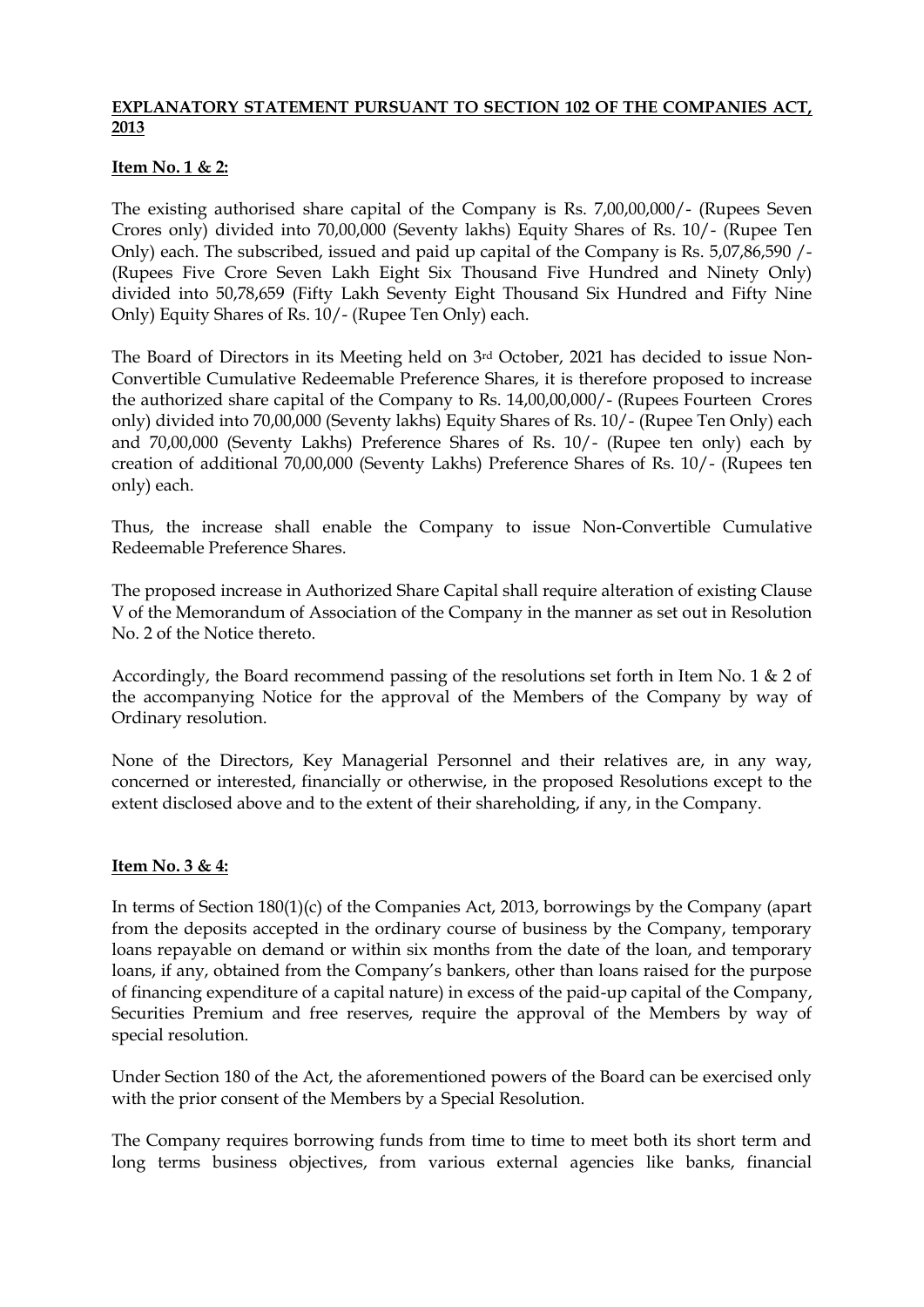institutions, bodies corporate, individuals or other kind of lenders, accordingly, it is proposed to increase the limits up to INR 500 Crores (Rupees Five Hundred Crores).

The members of the Company are further informed that according to the provisions of Section 180(1)(a) of Companies Act, 2013, the Board of Directors can exercise its powers to create/renew charges, mortgages, pledges, hypothecations and floating charges on immovable or movable assets of the Company to secure its borrowings, only with the consent of the shareholders obtained by way of Special Resolution.

The Board recommends the Special resolution under Item No. 3& 4 for approval by the members.

None of the Directors, Key Managerial Personnel and their relatives are concerned or interested, financially or otherwise, in the resolutions set forth in Item No. 3 & 4 of this Notice except to the extent of their shareholding in the Company, if any.

## **Item No. 5:**

In terms of Sections 42 and 55 of the Act, read with the Companies (Share Capital and Debentures) Rules, 2014 and the Companies (Prospectus and Allotment of Securities) Rules, 2014, a company making an allotment of preference shares on private placement basis is required to obtain the approval of the Members by way of a special resolution for each of such offer or invitation.

It is proposed to obtain approval of the Members under Sections 42, 55 and other applicable provisions, if any, of the Act, read together with the rules made thereunder (to the extent applicable), to enable the Company (hereinafter also called 'Issuer') to make a private placement of 12% Non-Convertible Cumulative Redeemable Preference Shares for an amount not exceeding to Rs. 5,69,04,000/- (Rupees Five Crore Sixty Nine Lakh Four Thousand only) to the following Investors, on the terms and conditions set out hereunder:

| Sr No. | Name of Proposed Allotee(s)               | Consideration        | Category     |
|--------|-------------------------------------------|----------------------|--------------|
|        |                                           | <b>Not</b><br>Amount |              |
|        |                                           | Exceeding (Rs.)      |              |
| 1.     | Amina T Pardawala                         | 4,000,000            | Non-Promoter |
| 2.     | <b>Bhavesh H Mehta</b>                    | 4,000,000            | Non-Promoter |
| 3.     | Charul Patwa                              | 920,000              | Non-Promoter |
| 4.     | Chintan Doshi                             | 1,610,000            | Non-Promoter |
| 5.     | Deepak Doshi                              | 1,610,000            | Non-Promoter |
| 6.     | Dhananjay Doshi                           | 1,610,000            | Non-Promoter |
| 7.     | Dinesh Shah                               | 1,460,000            | Non-Promoter |
| 8.     | Dipika A Jain                             | 380,000              | Non-Promoter |
| 9.     | Echjay Forging Industries Private Limited | 9,980,000            | Non-Promoter |
| 10.    | Faizan Chaudhary                          | 2,540,000            | Non-Promoter |
| 11.    | Kalpesh D Bhansali                        | 2,000,000            | Non-Promoter |
| 12.    | Kishor Palreja HUF                        | 540,000              | Non-Promoter |
| 13.    | Lalita Parmar                             | 2,540,000            | Non-Promoter |
| 14.    | Leena A Shah                              | 730,000              | Non-Promoter |
| 15.    | Naresh J Shah                             | 920,000              | Non-Promoter |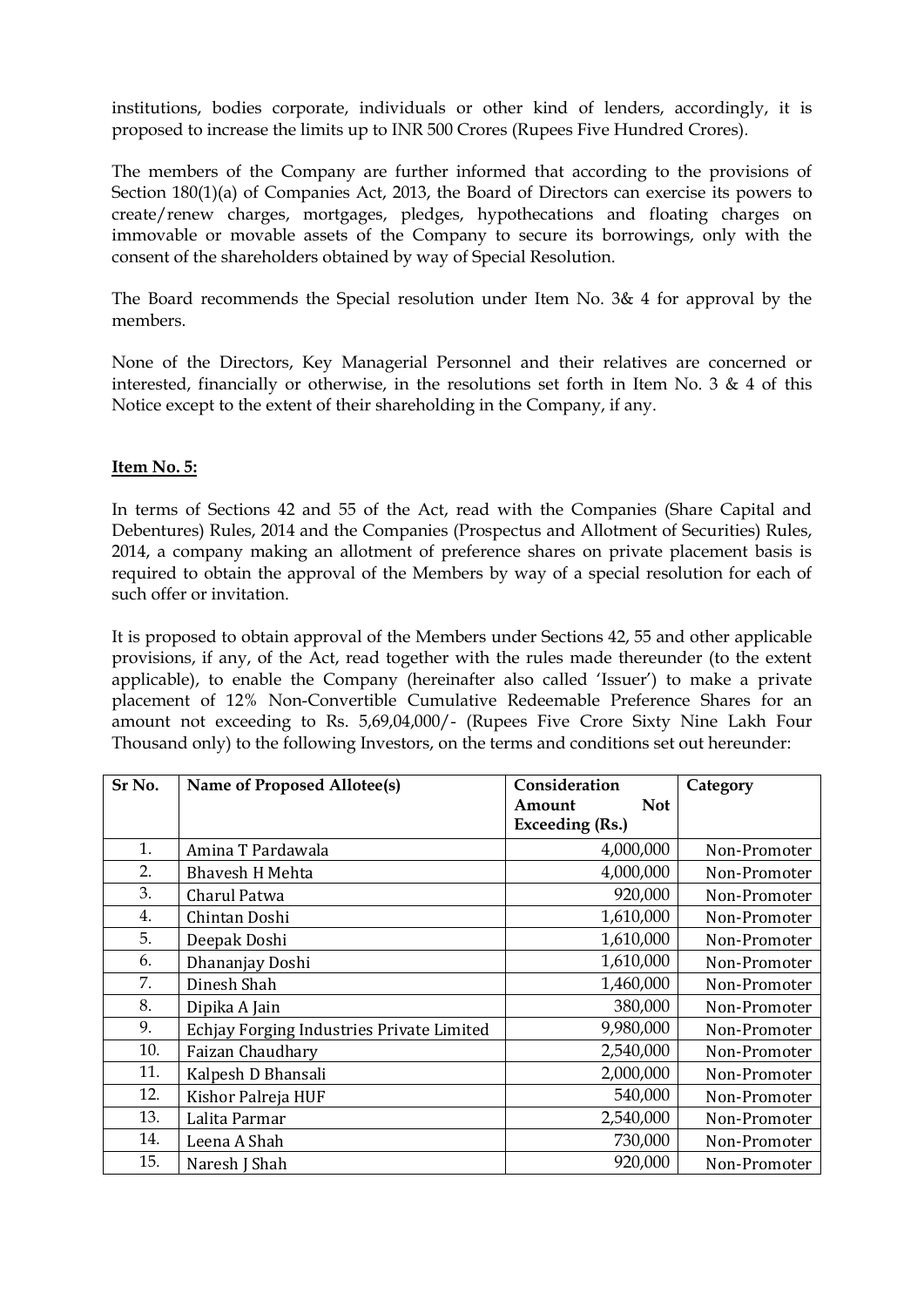| 16. | Prakash B Shah       | 2,540,000  | Non-Promoter |
|-----|----------------------|------------|--------------|
| 17. | Pratham K Malde      | 1,114,000  | Non-Promoter |
| 18. | Rahul Jain           | 1,270,000  | Non-Promoter |
| 19. | Raivat Impex Pvt Ltd | 10,000,000 | Non-Promoter |
| 20. | Rajendra Jain        | 3,650,000  | Non-Promoter |
| 21. | Siddhi V Shah        | 730,000    | Non-Promoter |
| 22. | Smita Shah           | 920,000    | Non-Promoter |
| 23. | Sunny Jain           | 540,000    | Non-Promoter |
| 24. | Veena Palreja        | 380,000    | Non-Promoter |
| 25. | Payal Jhaveri        | 920,000    | Non-Promoter |

As required under Rule 9(3) and Clause (d) of sub-rule 2 of Rule 13 of the Companies (Share Capital and Debentures) Rules, 2014 and Rule 14(1) of the and Debentures) Rules, 2014 and Rule 14(1) of the Companies (Prospectus and Allotment of Securities) Rules, 2014, the material facts relating to the aforesaid issue of Non-Convertible Cumulative Redeemable Preference Shares are as follows:

| Sr.            | Particulars                                                                                                                                                         | <b>Details</b>                                                                                                                                                                                                                                                                                                                                                                                      |
|----------------|---------------------------------------------------------------------------------------------------------------------------------------------------------------------|-----------------------------------------------------------------------------------------------------------------------------------------------------------------------------------------------------------------------------------------------------------------------------------------------------------------------------------------------------------------------------------------------------|
| N <sub>0</sub> |                                                                                                                                                                     |                                                                                                                                                                                                                                                                                                                                                                                                     |
| 1.             | The size of the issue and number of<br>preference shares to be issued and<br>nominal value of each share                                                            | Up to 56,90,400 (Fifty Six Lakh Ninety<br>Thousand and Four Hundred) 12% Non-<br>Cumulative<br>Convertible<br>Redeemable<br>Preference Shares of face value of Rs. 10/-<br>(Rupees Ten Only) each fully paid-up at a price<br>of Rs. 10/- (Rupees Ten Only) at par, in one or<br>more tranches, aggregating up to<br>Rs.<br>5,69,04,000/- (Rupees Five Crore Sixty Nine<br>Lakh Four Thousand only) |
| 2.             | of<br>such shares i.e.<br>The<br>nature<br>cumulative<br>non-cumulative,<br><b>or</b><br>participating<br>nonparticipating,<br>or<br>convertible or non-convertible | Cumulative; Non-Participating;<br>Non-<br>and<br>Convertible                                                                                                                                                                                                                                                                                                                                        |
| 3.             | The objectives of the issue                                                                                                                                         | The Company plans to raise funds by issue of<br>12% Non-Convertible Cumulative Redeemable<br>Preference Shares on preferential basis for<br>general corporate purposes                                                                                                                                                                                                                              |
| 4.             | The manner of issue of shares                                                                                                                                       | RPS will be offered and issued on a preferential<br>basis, in accordance with the provisions of the<br>Companies Act, 2013, as amended and rules<br>made thereunder.                                                                                                                                                                                                                                |
| 5.             | The price at which such shares are<br>proposed to be issued                                                                                                         | 12% Non-Convertible Cumulative Redeemable<br>Preference Shares of face value of Rs. 10/-<br>(Rupees Ten Only) each fully paid-up at a price<br>of Rs. 10/- (Rupees Ten Only) at par.                                                                                                                                                                                                                |
| 6.             | The basis on which the price has<br>been arrived at                                                                                                                 | The said Preference Shares will be issued at par.<br>An independent valuation report has been used<br>to arrive at the price.                                                                                                                                                                                                                                                                       |
| 7.             | The terms of the issue, including<br>terms and rate of dividend on each                                                                                             | The rate of dividend on the RPS is 12% per<br>annum                                                                                                                                                                                                                                                                                                                                                 |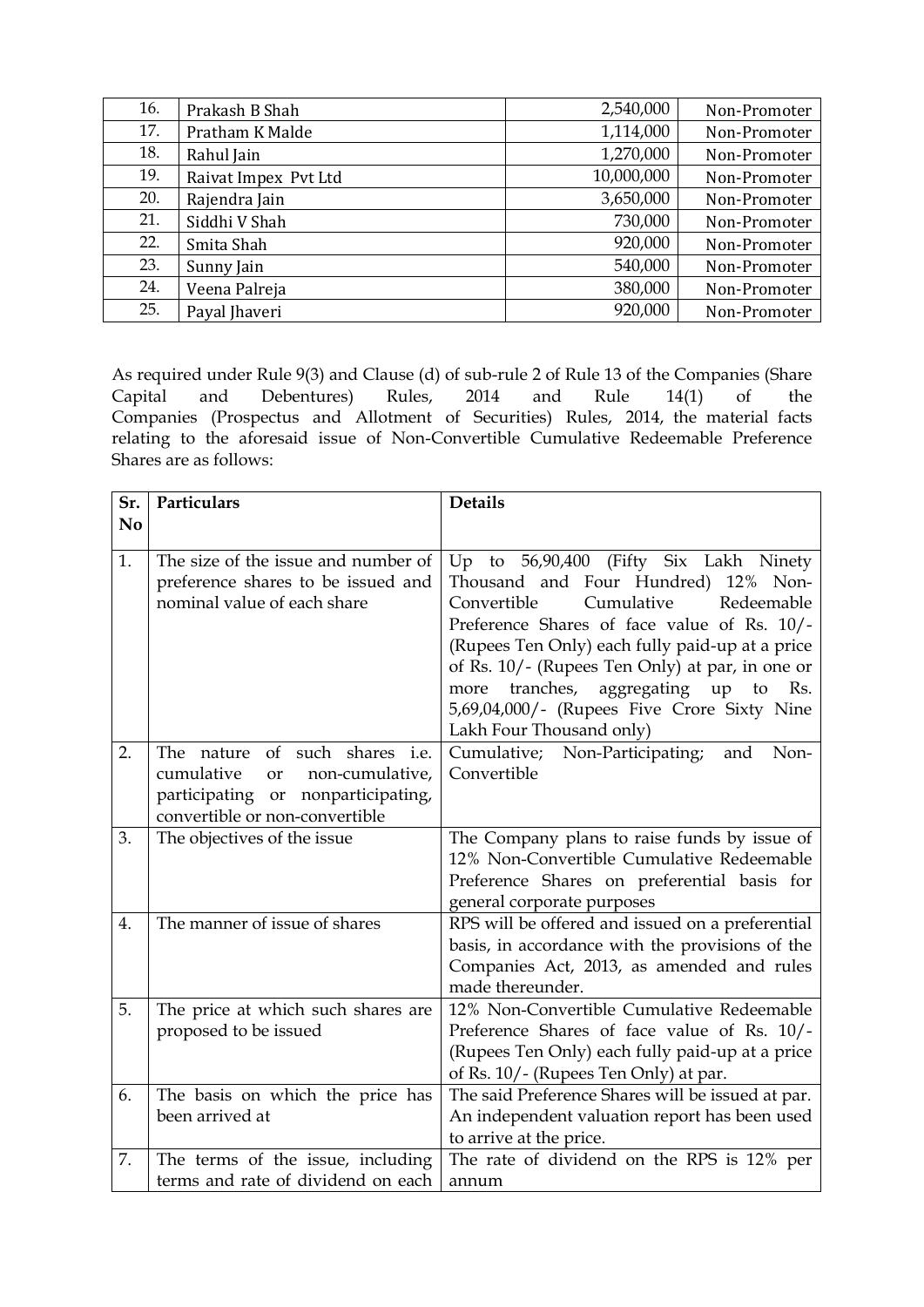|     | share etc.                                                                                                                                                                                                                                                                                                   | All terms and conditions of RPS are stated in<br>row nos. 1 to 11 herein                                                                                                                                                                                                                                                           |
|-----|--------------------------------------------------------------------------------------------------------------------------------------------------------------------------------------------------------------------------------------------------------------------------------------------------------------|------------------------------------------------------------------------------------------------------------------------------------------------------------------------------------------------------------------------------------------------------------------------------------------------------------------------------------|
| 8.  | The terms of redemption, including<br>of<br>redemption,<br>the<br>tenure<br>redemption of shares at premium<br>and if the preference shares are<br>convertible, the terms of conversion                                                                                                                      | <b>RPS</b><br>shall be redeemable at par before<br>completion of its 5 <sup>th</sup> Anniversary from the date<br>of allotment ('RPS Tenure'). Notwithstanding<br>the foregoing, the Company will have the<br>option to redeem the RPS at any time after<br>expiry of one year from the date of allotment<br>during the RPS Tenure |
| 9.  | The<br>and<br>modes<br>of<br>manner<br>redemption                                                                                                                                                                                                                                                            | As may be determined by the Board subject to<br>the provisions of the Companies Act, 2013, as<br>amended and rules made thereunder                                                                                                                                                                                                 |
| 10. | The current shareholding pattern of<br>the Company                                                                                                                                                                                                                                                           | Kindly refer point no. 18 below                                                                                                                                                                                                                                                                                                    |
| 11. | The expected dilution in equity<br>share capital upon conversion of<br>preference shares                                                                                                                                                                                                                     | Not applicable since the proposed RPS are non-<br>convertible                                                                                                                                                                                                                                                                      |
| 12. | Particulars of the offer including<br>date of passing of board resolution                                                                                                                                                                                                                                    | Kindly refer row nos. 1-11 above for particulars<br>of the Issue. The date of passing of board<br>resolution for the Issue is 3rd October, 2021                                                                                                                                                                                    |
| 13  | Kinds of securities offered and the<br>price at which security is being<br>offered                                                                                                                                                                                                                           | Kindly refer to the row nos. 1, 2 and 5 above                                                                                                                                                                                                                                                                                      |
| 14. | Basis or justification for the price<br>(including premium, if any) at<br>which the offer or invitation is being<br>made                                                                                                                                                                                     | Please refer to row no. 6 above                                                                                                                                                                                                                                                                                                    |
| 15. | Name and address of valuer who<br>performed valuation                                                                                                                                                                                                                                                        | CA Shrenik M Doshi<br>Office Address: 303, Zest Business Spaces,<br>MGG Road, Ghatkopae East, Mumbai 400077                                                                                                                                                                                                                        |
| 16. | which<br>the<br>Amount<br>company<br>intends to raise by way of such<br>securities                                                                                                                                                                                                                           | Not exceeding Rs. 5,69,04,000/- (Rupees Five<br>Crore Sixty Nine Lakh Four Thousand only)                                                                                                                                                                                                                                          |
| 17. | Material terms of raising such<br>securities, proposed time schedule,<br>objects of offer,<br>purposes or<br>contribution being made by the<br>promoters or directors either as part<br>of the<br>offer<br>separately in<br>or<br>furtherance of objects; principle<br>terms of assets charged as securities | Kindly refer to row nos. 1-11 above for<br>particulars and terms of the Issue.<br>RPS will be offered and issued to the Non<br>Promoter Group on a preferential basis.                                                                                                                                                             |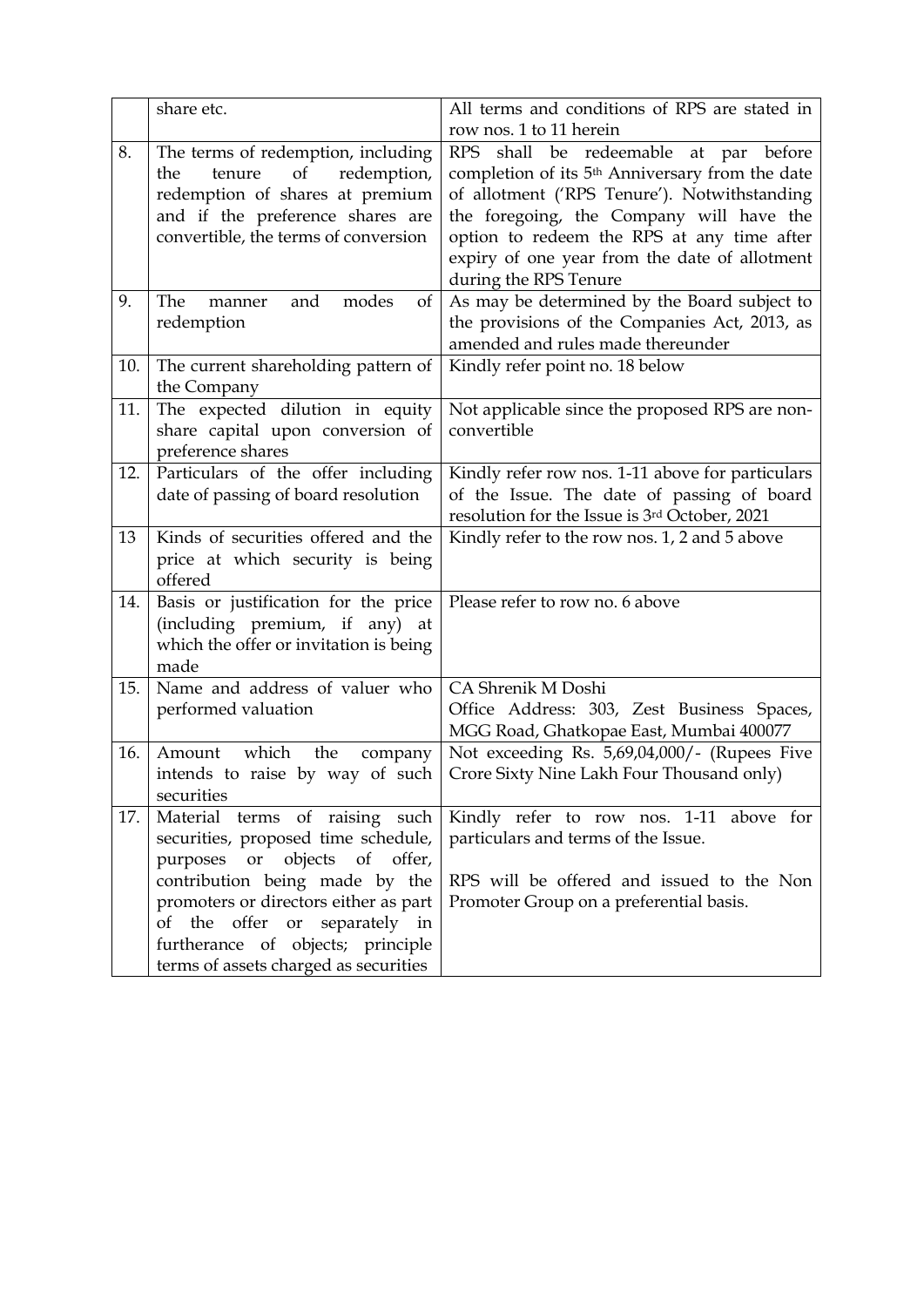18. The current shareholding pattern of the company as on 30<sup>th</sup> September, 2021 is as follows:

As on 30<sup>th</sup> September, 2021, Paid Up Equity Share Capital is as under:

| Sr.          | Category                                                                                                                                | No. of Equity | $\frac{0}{0}$ |
|--------------|-----------------------------------------------------------------------------------------------------------------------------------------|---------------|---------------|
| <b>No</b>    |                                                                                                                                         | <b>Shares</b> |               |
| A            | Promoter's Holding (including persons acting in concert)                                                                                | 36,90,559     | 72.67         |
| B            | <b>Non-Promoters Holding</b>                                                                                                            |               |               |
| 1.           | Mutual Funds and UTI                                                                                                                    |               |               |
| 2.           | Financial<br>Institutions/Insurance<br>Companies<br>Banking,<br>(Central/State<br>Govt. Institutions<br>Non-government<br>Institutions) |               |               |
| 3.           | <b>FIIs</b>                                                                                                                             |               |               |
| $\mathsf{C}$ | Others (Public)                                                                                                                         | 13,88,100     | 27.34         |
|              | Total                                                                                                                                   | 50,78,659     | 100           |

19. The names of the proposed allottees and the percentage of post preferential offer capital held by them:

| Name of          | Pan     | Category   | <b>Natural</b> | Pre - issue                  |                          | <b>Post Issue</b> |               |
|------------------|---------|------------|----------------|------------------------------|--------------------------|-------------------|---------------|
| <b>Allottee</b>  |         |            | persons who    | Shareholding                 |                          | Shareholding of   |               |
|                  |         |            | are ultimate   | of Allottee                  |                          | Allottee          |               |
|                  |         |            | beneficial     | No. of                       | $\frac{0}{0}$            | of<br>No.         | $\frac{0}{0}$ |
|                  |         |            | owners         | <b>Shares</b>                |                          | Preference        |               |
|                  |         |            |                |                              |                          | <b>Shares</b>     |               |
|                  | BTVPP57 | Individual |                |                              |                          |                   |               |
| Amina T          | 31      | Non-       |                |                              |                          |                   |               |
| Pardawala        |         | Promoter   | <b>NA</b>      |                              | $\overline{\phantom{a}}$ | 400,000           | 7.03          |
|                  |         | Individual |                |                              |                          |                   |               |
| <b>Bhavesh H</b> | AAEPM4  | Non-       |                |                              |                          |                   |               |
| Mehta            | 601R    | Promoter   | <b>NA</b>      |                              | $\blacksquare$           | 400,000           | 7.03          |
|                  |         | Individual |                |                              |                          |                   |               |
|                  | AAGPP09 | Non-       |                |                              |                          |                   |               |
| Charul Patwa     | 10Q     | Promoter   | <b>NA</b>      | $\qquad \qquad \blacksquare$ | $\blacksquare$           | 92,000            | 1.62          |
|                  |         | Individual |                |                              |                          |                   |               |
|                  | ACOPD92 | Non-       |                |                              |                          |                   |               |
| Chintan Doshi    | 18R     | Promoter   | <b>NA</b>      |                              | $\overline{a}$           | 161,000           | 2.83          |
|                  |         | Individual |                |                              |                          |                   |               |
|                  | ABYPD54 | Non-       |                |                              |                          |                   |               |
| Deepak Doshi     | 16G     | Promoter   | <b>NA</b>      | $\blacksquare$               | $\blacksquare$           | 161,000           | 2.83          |
|                  |         | Individual |                |                              |                          |                   |               |
| Dhananjay        | AAQPD20 | Non-       |                |                              |                          |                   |               |
| Doshi            | 04F     | Promoter   | <b>NA</b>      | $\overline{a}$               | $\blacksquare$           | 161,000           | 2.83          |
|                  |         | Individual |                |                              |                          |                   |               |
|                  | AAKPS96 | Non-       |                |                              |                          |                   |               |
| Dinesh Shah      | 25B     | Promoter   | <b>NA</b>      | $\overline{\phantom{a}}$     | ÷,                       | 146,000           | 2.57          |
|                  |         | Individual |                |                              |                          |                   |               |
|                  | AGXPJ27 | Non-       |                |                              |                          |                   |               |
| Dipika A Jain    | 69E     | Promoter   | <b>NA</b>      |                              | $\overline{\phantom{a}}$ | 38,000            | 0.67          |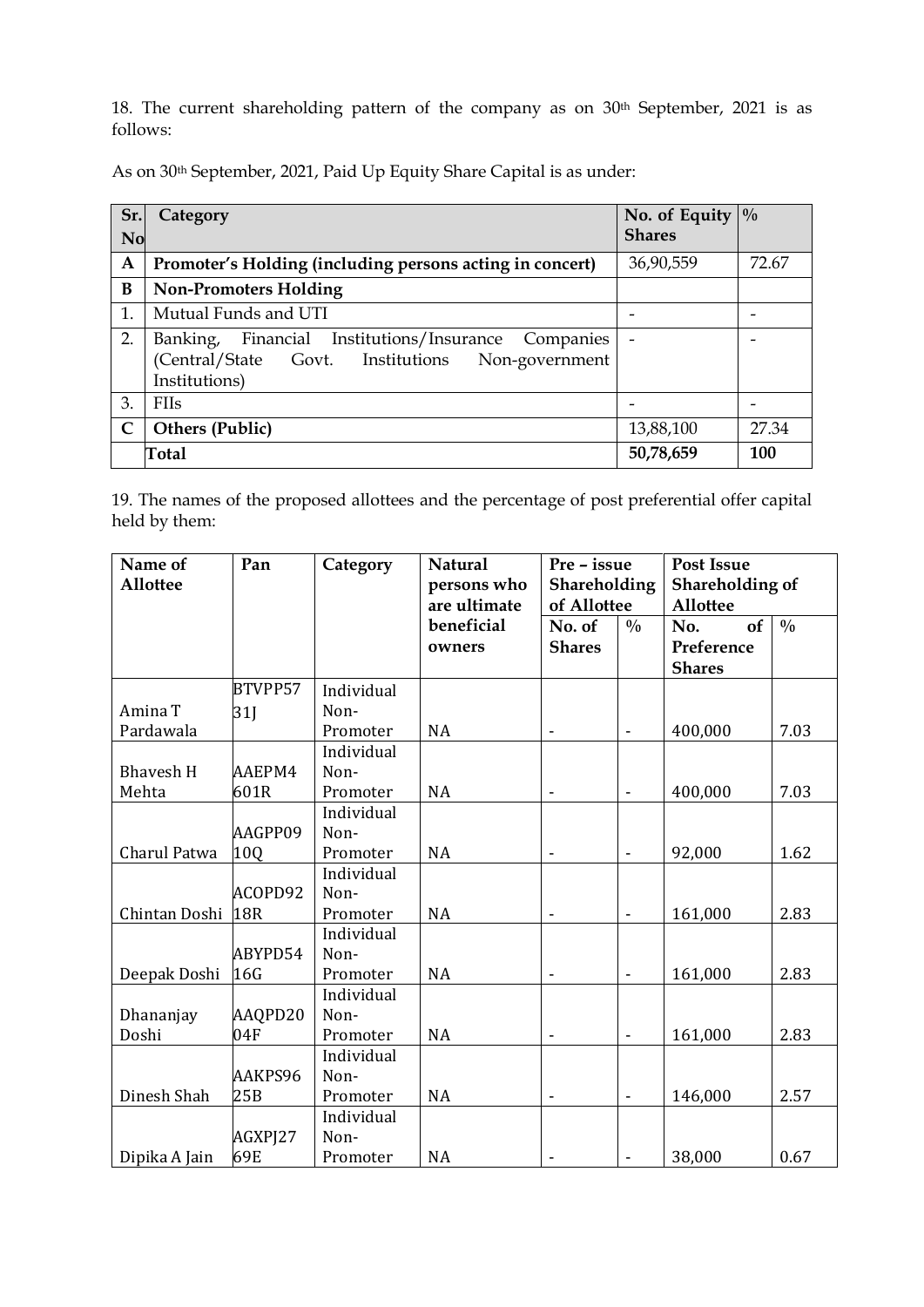| Doshi & Mrs.<br>Corporate<br>Industries<br>Private<br>AABCE64<br>Non-<br>Jasmine<br>$\mathbf N$<br>Doshi<br>78N<br>Promoter<br>998,000<br>Limited<br>17.54<br>ä,<br>Individual<br>ADMPC8<br>Non-<br>Faizan<br>032H<br>Chaudhary<br>Promoter<br><b>NA</b><br>254,000<br>4.46<br>$\blacksquare$<br>Individual<br>Kalpesh D<br>Non-<br>AACPB43<br>Bhansali<br>01P<br>Promoter<br><b>NA</b><br>3.51<br>200,000<br>$\qquad \qquad \blacksquare$<br>1.Kishor<br>Palreja<br>(Karta)<br>2. Veena<br>$\rm K$<br>Palreja<br>3.Bhavik<br>$\bf K$<br>Palrecha<br><b>HUF</b><br>Kishor Palreja AAAHK5<br>Non-<br>4. Nimesh K<br><b>HUF</b><br>0.95<br>341J<br>Palrecha<br>Promoter<br>54,000<br>ä,<br>Individual<br>AAGPP23<br>Non-<br>Lalita Parmar<br>54Q<br><b>NA</b><br>254,000<br>4.46<br>Promoter<br>$\blacksquare$<br>Individual<br>AACPS48<br>Non-<br>Leena A Shah<br>23P<br>Promoter<br><b>NA</b><br>73,000<br>1.28<br>ä,<br>Individual<br>AABPS98<br>Non-<br>Naresh J Shah<br>92,000<br>20R<br><b>NA</b><br>1.62<br>Promoter<br>$\blacksquare$<br>Individual<br>Prakash B<br>ALPPS22<br>Non-<br>Shah<br>254,000<br>94G<br><b>NA</b><br>4.46<br>Promoter<br>$\qquad \qquad \blacksquare$<br>-<br>Individual<br>Pratham K<br>EHAPM6<br>Non-<br>690D<br>NA<br>1.96<br>Malde<br>Promoter<br>111,400<br>$\blacksquare$<br>$\qquad \qquad \blacksquare$<br>Individual<br>Non-<br>AKXPJ05<br>2.23<br>Rahul Jain<br>12H<br>Promoter<br><b>NA</b><br>127,000<br>$\qquad \qquad \blacksquare$<br>$\overline{\phantom{a}}$<br><b>Body</b><br>Mr. Chirag J<br>Corporate<br>Mehta<br>and<br>Mr. Hiren J<br>Raivat Impex<br>AAJCR23<br>Non-<br>Mehta<br>Pvt Ltd<br>94A<br>1,000,000<br>17.57<br>Promoter<br>$\blacksquare$<br>Individual<br>AABPR10<br>Non-<br>365,000<br>Rajendra Jain<br>91F<br>Promoter<br><b>NA</b><br>6.41<br>$\overline{\phantom{a}}$<br>$\qquad \qquad \blacksquare$<br>Individual<br>DGEPS21<br>Non-<br>Siddhi V Shah<br>69K<br>NA<br>1.28<br>Promoter<br>73,000<br>$\blacksquare$<br>$\qquad \qquad \blacksquare$<br>Individual | Echjay  |         |      |              |  |  |
|-----------------------------------------------------------------------------------------------------------------------------------------------------------------------------------------------------------------------------------------------------------------------------------------------------------------------------------------------------------------------------------------------------------------------------------------------------------------------------------------------------------------------------------------------------------------------------------------------------------------------------------------------------------------------------------------------------------------------------------------------------------------------------------------------------------------------------------------------------------------------------------------------------------------------------------------------------------------------------------------------------------------------------------------------------------------------------------------------------------------------------------------------------------------------------------------------------------------------------------------------------------------------------------------------------------------------------------------------------------------------------------------------------------------------------------------------------------------------------------------------------------------------------------------------------------------------------------------------------------------------------------------------------------------------------------------------------------------------------------------------------------------------------------------------------------------------------------------------------------------------------------------------------------------------------------------------------------------------------------------------------------------------------------------|---------|---------|------|--------------|--|--|
|                                                                                                                                                                                                                                                                                                                                                                                                                                                                                                                                                                                                                                                                                                                                                                                                                                                                                                                                                                                                                                                                                                                                                                                                                                                                                                                                                                                                                                                                                                                                                                                                                                                                                                                                                                                                                                                                                                                                                                                                                                         | Forging |         | Body | Mr. Deepak M |  |  |
|                                                                                                                                                                                                                                                                                                                                                                                                                                                                                                                                                                                                                                                                                                                                                                                                                                                                                                                                                                                                                                                                                                                                                                                                                                                                                                                                                                                                                                                                                                                                                                                                                                                                                                                                                                                                                                                                                                                                                                                                                                         |         |         |      |              |  |  |
|                                                                                                                                                                                                                                                                                                                                                                                                                                                                                                                                                                                                                                                                                                                                                                                                                                                                                                                                                                                                                                                                                                                                                                                                                                                                                                                                                                                                                                                                                                                                                                                                                                                                                                                                                                                                                                                                                                                                                                                                                                         |         |         |      |              |  |  |
|                                                                                                                                                                                                                                                                                                                                                                                                                                                                                                                                                                                                                                                                                                                                                                                                                                                                                                                                                                                                                                                                                                                                                                                                                                                                                                                                                                                                                                                                                                                                                                                                                                                                                                                                                                                                                                                                                                                                                                                                                                         |         |         |      |              |  |  |
|                                                                                                                                                                                                                                                                                                                                                                                                                                                                                                                                                                                                                                                                                                                                                                                                                                                                                                                                                                                                                                                                                                                                                                                                                                                                                                                                                                                                                                                                                                                                                                                                                                                                                                                                                                                                                                                                                                                                                                                                                                         |         |         |      |              |  |  |
|                                                                                                                                                                                                                                                                                                                                                                                                                                                                                                                                                                                                                                                                                                                                                                                                                                                                                                                                                                                                                                                                                                                                                                                                                                                                                                                                                                                                                                                                                                                                                                                                                                                                                                                                                                                                                                                                                                                                                                                                                                         |         |         |      |              |  |  |
|                                                                                                                                                                                                                                                                                                                                                                                                                                                                                                                                                                                                                                                                                                                                                                                                                                                                                                                                                                                                                                                                                                                                                                                                                                                                                                                                                                                                                                                                                                                                                                                                                                                                                                                                                                                                                                                                                                                                                                                                                                         |         |         |      |              |  |  |
|                                                                                                                                                                                                                                                                                                                                                                                                                                                                                                                                                                                                                                                                                                                                                                                                                                                                                                                                                                                                                                                                                                                                                                                                                                                                                                                                                                                                                                                                                                                                                                                                                                                                                                                                                                                                                                                                                                                                                                                                                                         |         |         |      |              |  |  |
|                                                                                                                                                                                                                                                                                                                                                                                                                                                                                                                                                                                                                                                                                                                                                                                                                                                                                                                                                                                                                                                                                                                                                                                                                                                                                                                                                                                                                                                                                                                                                                                                                                                                                                                                                                                                                                                                                                                                                                                                                                         |         |         |      |              |  |  |
|                                                                                                                                                                                                                                                                                                                                                                                                                                                                                                                                                                                                                                                                                                                                                                                                                                                                                                                                                                                                                                                                                                                                                                                                                                                                                                                                                                                                                                                                                                                                                                                                                                                                                                                                                                                                                                                                                                                                                                                                                                         |         |         |      |              |  |  |
|                                                                                                                                                                                                                                                                                                                                                                                                                                                                                                                                                                                                                                                                                                                                                                                                                                                                                                                                                                                                                                                                                                                                                                                                                                                                                                                                                                                                                                                                                                                                                                                                                                                                                                                                                                                                                                                                                                                                                                                                                                         |         |         |      |              |  |  |
|                                                                                                                                                                                                                                                                                                                                                                                                                                                                                                                                                                                                                                                                                                                                                                                                                                                                                                                                                                                                                                                                                                                                                                                                                                                                                                                                                                                                                                                                                                                                                                                                                                                                                                                                                                                                                                                                                                                                                                                                                                         |         |         |      |              |  |  |
|                                                                                                                                                                                                                                                                                                                                                                                                                                                                                                                                                                                                                                                                                                                                                                                                                                                                                                                                                                                                                                                                                                                                                                                                                                                                                                                                                                                                                                                                                                                                                                                                                                                                                                                                                                                                                                                                                                                                                                                                                                         |         |         |      |              |  |  |
|                                                                                                                                                                                                                                                                                                                                                                                                                                                                                                                                                                                                                                                                                                                                                                                                                                                                                                                                                                                                                                                                                                                                                                                                                                                                                                                                                                                                                                                                                                                                                                                                                                                                                                                                                                                                                                                                                                                                                                                                                                         |         |         |      |              |  |  |
|                                                                                                                                                                                                                                                                                                                                                                                                                                                                                                                                                                                                                                                                                                                                                                                                                                                                                                                                                                                                                                                                                                                                                                                                                                                                                                                                                                                                                                                                                                                                                                                                                                                                                                                                                                                                                                                                                                                                                                                                                                         |         |         |      |              |  |  |
|                                                                                                                                                                                                                                                                                                                                                                                                                                                                                                                                                                                                                                                                                                                                                                                                                                                                                                                                                                                                                                                                                                                                                                                                                                                                                                                                                                                                                                                                                                                                                                                                                                                                                                                                                                                                                                                                                                                                                                                                                                         |         |         |      |              |  |  |
|                                                                                                                                                                                                                                                                                                                                                                                                                                                                                                                                                                                                                                                                                                                                                                                                                                                                                                                                                                                                                                                                                                                                                                                                                                                                                                                                                                                                                                                                                                                                                                                                                                                                                                                                                                                                                                                                                                                                                                                                                                         |         |         |      |              |  |  |
|                                                                                                                                                                                                                                                                                                                                                                                                                                                                                                                                                                                                                                                                                                                                                                                                                                                                                                                                                                                                                                                                                                                                                                                                                                                                                                                                                                                                                                                                                                                                                                                                                                                                                                                                                                                                                                                                                                                                                                                                                                         |         |         |      |              |  |  |
|                                                                                                                                                                                                                                                                                                                                                                                                                                                                                                                                                                                                                                                                                                                                                                                                                                                                                                                                                                                                                                                                                                                                                                                                                                                                                                                                                                                                                                                                                                                                                                                                                                                                                                                                                                                                                                                                                                                                                                                                                                         |         |         |      |              |  |  |
|                                                                                                                                                                                                                                                                                                                                                                                                                                                                                                                                                                                                                                                                                                                                                                                                                                                                                                                                                                                                                                                                                                                                                                                                                                                                                                                                                                                                                                                                                                                                                                                                                                                                                                                                                                                                                                                                                                                                                                                                                                         |         |         |      |              |  |  |
|                                                                                                                                                                                                                                                                                                                                                                                                                                                                                                                                                                                                                                                                                                                                                                                                                                                                                                                                                                                                                                                                                                                                                                                                                                                                                                                                                                                                                                                                                                                                                                                                                                                                                                                                                                                                                                                                                                                                                                                                                                         |         |         |      |              |  |  |
|                                                                                                                                                                                                                                                                                                                                                                                                                                                                                                                                                                                                                                                                                                                                                                                                                                                                                                                                                                                                                                                                                                                                                                                                                                                                                                                                                                                                                                                                                                                                                                                                                                                                                                                                                                                                                                                                                                                                                                                                                                         |         |         |      |              |  |  |
|                                                                                                                                                                                                                                                                                                                                                                                                                                                                                                                                                                                                                                                                                                                                                                                                                                                                                                                                                                                                                                                                                                                                                                                                                                                                                                                                                                                                                                                                                                                                                                                                                                                                                                                                                                                                                                                                                                                                                                                                                                         |         |         |      |              |  |  |
|                                                                                                                                                                                                                                                                                                                                                                                                                                                                                                                                                                                                                                                                                                                                                                                                                                                                                                                                                                                                                                                                                                                                                                                                                                                                                                                                                                                                                                                                                                                                                                                                                                                                                                                                                                                                                                                                                                                                                                                                                                         |         |         |      |              |  |  |
|                                                                                                                                                                                                                                                                                                                                                                                                                                                                                                                                                                                                                                                                                                                                                                                                                                                                                                                                                                                                                                                                                                                                                                                                                                                                                                                                                                                                                                                                                                                                                                                                                                                                                                                                                                                                                                                                                                                                                                                                                                         |         |         |      |              |  |  |
|                                                                                                                                                                                                                                                                                                                                                                                                                                                                                                                                                                                                                                                                                                                                                                                                                                                                                                                                                                                                                                                                                                                                                                                                                                                                                                                                                                                                                                                                                                                                                                                                                                                                                                                                                                                                                                                                                                                                                                                                                                         |         |         |      |              |  |  |
|                                                                                                                                                                                                                                                                                                                                                                                                                                                                                                                                                                                                                                                                                                                                                                                                                                                                                                                                                                                                                                                                                                                                                                                                                                                                                                                                                                                                                                                                                                                                                                                                                                                                                                                                                                                                                                                                                                                                                                                                                                         |         |         |      |              |  |  |
|                                                                                                                                                                                                                                                                                                                                                                                                                                                                                                                                                                                                                                                                                                                                                                                                                                                                                                                                                                                                                                                                                                                                                                                                                                                                                                                                                                                                                                                                                                                                                                                                                                                                                                                                                                                                                                                                                                                                                                                                                                         |         |         |      |              |  |  |
|                                                                                                                                                                                                                                                                                                                                                                                                                                                                                                                                                                                                                                                                                                                                                                                                                                                                                                                                                                                                                                                                                                                                                                                                                                                                                                                                                                                                                                                                                                                                                                                                                                                                                                                                                                                                                                                                                                                                                                                                                                         |         |         |      |              |  |  |
|                                                                                                                                                                                                                                                                                                                                                                                                                                                                                                                                                                                                                                                                                                                                                                                                                                                                                                                                                                                                                                                                                                                                                                                                                                                                                                                                                                                                                                                                                                                                                                                                                                                                                                                                                                                                                                                                                                                                                                                                                                         |         |         |      |              |  |  |
|                                                                                                                                                                                                                                                                                                                                                                                                                                                                                                                                                                                                                                                                                                                                                                                                                                                                                                                                                                                                                                                                                                                                                                                                                                                                                                                                                                                                                                                                                                                                                                                                                                                                                                                                                                                                                                                                                                                                                                                                                                         |         |         |      |              |  |  |
|                                                                                                                                                                                                                                                                                                                                                                                                                                                                                                                                                                                                                                                                                                                                                                                                                                                                                                                                                                                                                                                                                                                                                                                                                                                                                                                                                                                                                                                                                                                                                                                                                                                                                                                                                                                                                                                                                                                                                                                                                                         |         |         |      |              |  |  |
|                                                                                                                                                                                                                                                                                                                                                                                                                                                                                                                                                                                                                                                                                                                                                                                                                                                                                                                                                                                                                                                                                                                                                                                                                                                                                                                                                                                                                                                                                                                                                                                                                                                                                                                                                                                                                                                                                                                                                                                                                                         |         |         |      |              |  |  |
|                                                                                                                                                                                                                                                                                                                                                                                                                                                                                                                                                                                                                                                                                                                                                                                                                                                                                                                                                                                                                                                                                                                                                                                                                                                                                                                                                                                                                                                                                                                                                                                                                                                                                                                                                                                                                                                                                                                                                                                                                                         |         |         |      |              |  |  |
|                                                                                                                                                                                                                                                                                                                                                                                                                                                                                                                                                                                                                                                                                                                                                                                                                                                                                                                                                                                                                                                                                                                                                                                                                                                                                                                                                                                                                                                                                                                                                                                                                                                                                                                                                                                                                                                                                                                                                                                                                                         |         |         |      |              |  |  |
|                                                                                                                                                                                                                                                                                                                                                                                                                                                                                                                                                                                                                                                                                                                                                                                                                                                                                                                                                                                                                                                                                                                                                                                                                                                                                                                                                                                                                                                                                                                                                                                                                                                                                                                                                                                                                                                                                                                                                                                                                                         |         |         |      |              |  |  |
|                                                                                                                                                                                                                                                                                                                                                                                                                                                                                                                                                                                                                                                                                                                                                                                                                                                                                                                                                                                                                                                                                                                                                                                                                                                                                                                                                                                                                                                                                                                                                                                                                                                                                                                                                                                                                                                                                                                                                                                                                                         |         |         |      |              |  |  |
|                                                                                                                                                                                                                                                                                                                                                                                                                                                                                                                                                                                                                                                                                                                                                                                                                                                                                                                                                                                                                                                                                                                                                                                                                                                                                                                                                                                                                                                                                                                                                                                                                                                                                                                                                                                                                                                                                                                                                                                                                                         |         |         |      |              |  |  |
|                                                                                                                                                                                                                                                                                                                                                                                                                                                                                                                                                                                                                                                                                                                                                                                                                                                                                                                                                                                                                                                                                                                                                                                                                                                                                                                                                                                                                                                                                                                                                                                                                                                                                                                                                                                                                                                                                                                                                                                                                                         |         |         |      |              |  |  |
|                                                                                                                                                                                                                                                                                                                                                                                                                                                                                                                                                                                                                                                                                                                                                                                                                                                                                                                                                                                                                                                                                                                                                                                                                                                                                                                                                                                                                                                                                                                                                                                                                                                                                                                                                                                                                                                                                                                                                                                                                                         |         |         |      |              |  |  |
|                                                                                                                                                                                                                                                                                                                                                                                                                                                                                                                                                                                                                                                                                                                                                                                                                                                                                                                                                                                                                                                                                                                                                                                                                                                                                                                                                                                                                                                                                                                                                                                                                                                                                                                                                                                                                                                                                                                                                                                                                                         |         |         |      |              |  |  |
|                                                                                                                                                                                                                                                                                                                                                                                                                                                                                                                                                                                                                                                                                                                                                                                                                                                                                                                                                                                                                                                                                                                                                                                                                                                                                                                                                                                                                                                                                                                                                                                                                                                                                                                                                                                                                                                                                                                                                                                                                                         |         |         |      |              |  |  |
|                                                                                                                                                                                                                                                                                                                                                                                                                                                                                                                                                                                                                                                                                                                                                                                                                                                                                                                                                                                                                                                                                                                                                                                                                                                                                                                                                                                                                                                                                                                                                                                                                                                                                                                                                                                                                                                                                                                                                                                                                                         |         |         |      |              |  |  |
|                                                                                                                                                                                                                                                                                                                                                                                                                                                                                                                                                                                                                                                                                                                                                                                                                                                                                                                                                                                                                                                                                                                                                                                                                                                                                                                                                                                                                                                                                                                                                                                                                                                                                                                                                                                                                                                                                                                                                                                                                                         |         |         |      |              |  |  |
|                                                                                                                                                                                                                                                                                                                                                                                                                                                                                                                                                                                                                                                                                                                                                                                                                                                                                                                                                                                                                                                                                                                                                                                                                                                                                                                                                                                                                                                                                                                                                                                                                                                                                                                                                                                                                                                                                                                                                                                                                                         |         |         |      |              |  |  |
|                                                                                                                                                                                                                                                                                                                                                                                                                                                                                                                                                                                                                                                                                                                                                                                                                                                                                                                                                                                                                                                                                                                                                                                                                                                                                                                                                                                                                                                                                                                                                                                                                                                                                                                                                                                                                                                                                                                                                                                                                                         |         |         |      |              |  |  |
|                                                                                                                                                                                                                                                                                                                                                                                                                                                                                                                                                                                                                                                                                                                                                                                                                                                                                                                                                                                                                                                                                                                                                                                                                                                                                                                                                                                                                                                                                                                                                                                                                                                                                                                                                                                                                                                                                                                                                                                                                                         |         |         |      |              |  |  |
|                                                                                                                                                                                                                                                                                                                                                                                                                                                                                                                                                                                                                                                                                                                                                                                                                                                                                                                                                                                                                                                                                                                                                                                                                                                                                                                                                                                                                                                                                                                                                                                                                                                                                                                                                                                                                                                                                                                                                                                                                                         |         |         |      |              |  |  |
|                                                                                                                                                                                                                                                                                                                                                                                                                                                                                                                                                                                                                                                                                                                                                                                                                                                                                                                                                                                                                                                                                                                                                                                                                                                                                                                                                                                                                                                                                                                                                                                                                                                                                                                                                                                                                                                                                                                                                                                                                                         |         |         |      |              |  |  |
|                                                                                                                                                                                                                                                                                                                                                                                                                                                                                                                                                                                                                                                                                                                                                                                                                                                                                                                                                                                                                                                                                                                                                                                                                                                                                                                                                                                                                                                                                                                                                                                                                                                                                                                                                                                                                                                                                                                                                                                                                                         |         |         |      |              |  |  |
|                                                                                                                                                                                                                                                                                                                                                                                                                                                                                                                                                                                                                                                                                                                                                                                                                                                                                                                                                                                                                                                                                                                                                                                                                                                                                                                                                                                                                                                                                                                                                                                                                                                                                                                                                                                                                                                                                                                                                                                                                                         |         |         |      |              |  |  |
|                                                                                                                                                                                                                                                                                                                                                                                                                                                                                                                                                                                                                                                                                                                                                                                                                                                                                                                                                                                                                                                                                                                                                                                                                                                                                                                                                                                                                                                                                                                                                                                                                                                                                                                                                                                                                                                                                                                                                                                                                                         |         | ABEPS96 | Non- |              |  |  |
| 66B<br>92,000<br>Smita Shah<br>Promoter<br>NA<br>1.62<br>$\blacksquare$<br>$\overline{\phantom{a}}$                                                                                                                                                                                                                                                                                                                                                                                                                                                                                                                                                                                                                                                                                                                                                                                                                                                                                                                                                                                                                                                                                                                                                                                                                                                                                                                                                                                                                                                                                                                                                                                                                                                                                                                                                                                                                                                                                                                                     |         |         |      |              |  |  |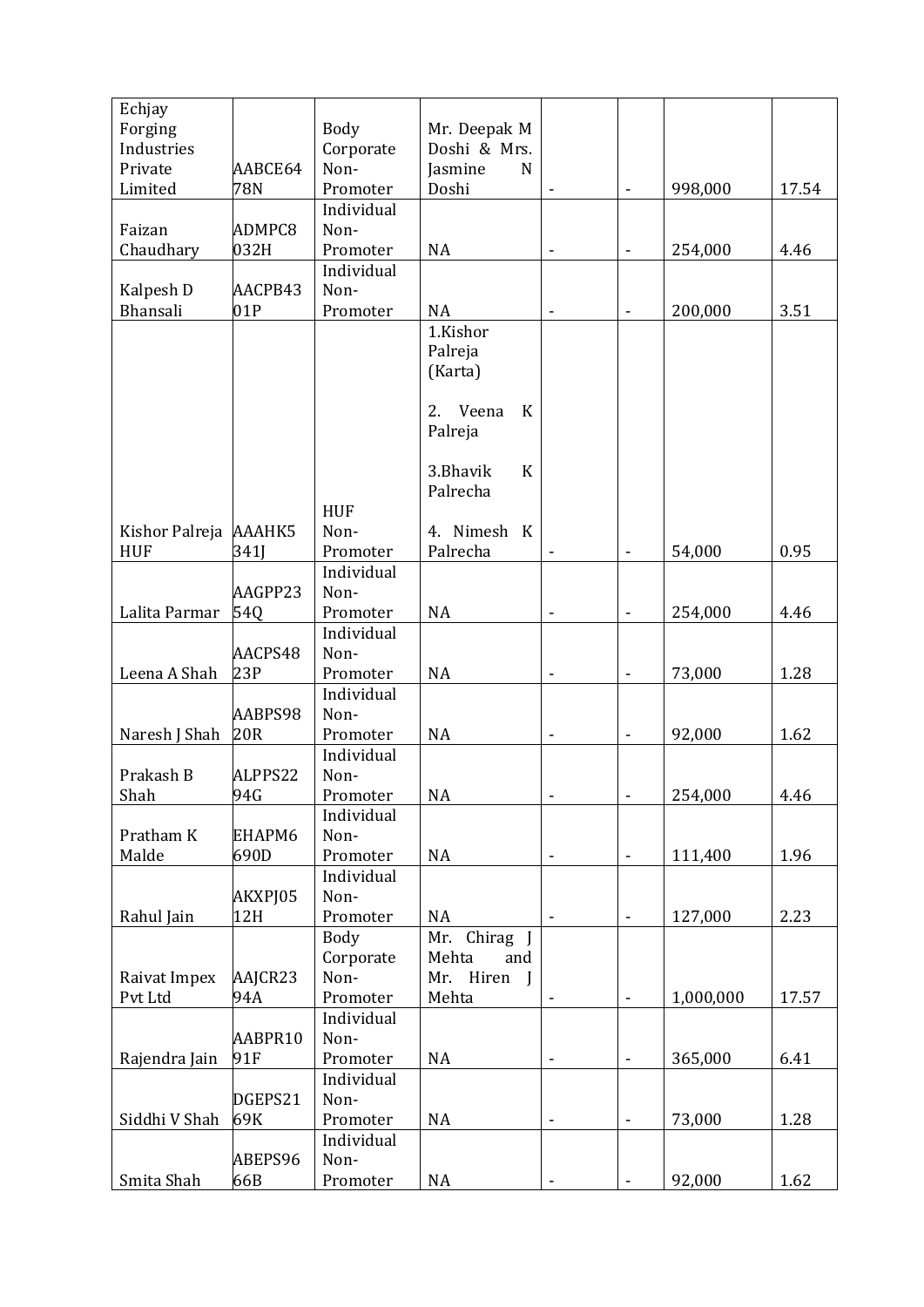|               |          | Individual |           |  |        |      |
|---------------|----------|------------|-----------|--|--------|------|
|               | AFXPJ473 | Non-       |           |  |        |      |
| Sunny Jain    | 9H       | Promoter   | <b>NA</b> |  | 54,000 | 0.95 |
|               |          | Individual |           |  |        |      |
|               | AACPP10  | Non-       |           |  |        |      |
| Veena Palreja | 25C      | Promoter   | <b>NA</b> |  | 38,000 | 0.67 |
|               |          | Individual |           |  |        |      |
|               | ACCPJ51  | Non-       |           |  |        |      |
| Payal Jhaveri | 72G      | Promoter   | <b>NA</b> |  | 92,000 | 1.62 |

As the securities proposed to be issued by this resolution are "Non-Convertible Cumulative Redeemable Preference Shares", the provisions of SEBI (Issue of Capital and Disclosure Requirements) Regulations, 2018 ("ICDR Regulations"), are not applicable.

The Board of Directors believe that the proposed preferential issue of RPS is in the best interest of the Company and its members and hence recommends the Special Resolution as set out in Item No. 5 of the Notice.

None of the Directors, Key Managerial Personnel and their relatives are concerned or interested, financially or otherwise, in the resolutions set forth in Item No. 5 of this Notice except to the extent of their shareholding in the Company, if any.

# **ITEM NO. 6**

# **ISSUE OF EQUITY SHARES ON PREFERENTIAL ISSUE BASIS:**

The Company proposes to make a preferential allotment of equity shares to:

| Sr No. | <b>Details Of Subscribers</b>             | <b>No. of Securities</b> | Category     |
|--------|-------------------------------------------|--------------------------|--------------|
|        |                                           |                          |              |
|        |                                           |                          |              |
| 1.     | Amina T Pardawala                         | 52,000                   | Non-Promoter |
| 2.     | <b>Bhavesh H Mehta</b>                    | 52,000                   | Non-Promoter |
| 3.     | Charul Patwa                              | 14,000                   | Non-Promoter |
| 4.     | Chintan Doshi                             | 44,000                   | Non-Promoter |
| 5.     | Chirag Mehta                              | 64,000                   | Non-Promoter |
| 6.     | Deepak Doshi                              | 44,000                   | Non-Promoter |
| 7.     | Dhananjay Doshi                           | 44,000                   | Non-Promoter |
| 8.     | Dinesh Shah                               | 20,000                   | Non-Promoter |
| 9.     | Dipika A Jain                             | 8,000                    | Non-Promoter |
| 10.    | Echjay Forging Industries Private Limited | 2,60,000                 | Non-Promoter |
| 11.    | Faizan Chaudhary                          | 32,000                   | Non-Promoter |
| 12.    | Falguni K Bhansali                        | 14,000                   | Non-Promoter |
| 13.    | Forum K Bhansali                          | 12,000                   | Non-Promoter |
| 14.    | Hiren Mehta                               | 64,000                   | Non-Promoter |
| 15.    | Kishor Palreja HUF                        | 6,000                    | Non-Promoter |
| 16.    | Lalita Parmar                             | 32,000                   | Non-Promoter |
| 17.    | Leena A Shah                              | 10,000                   | Non-Promoter |
| 18.    | Naresh J Shah                             | 14,000                   | Non-Promoter |
| 19.    | Prakash B Shah                            | 32,000                   | Non-Promoter |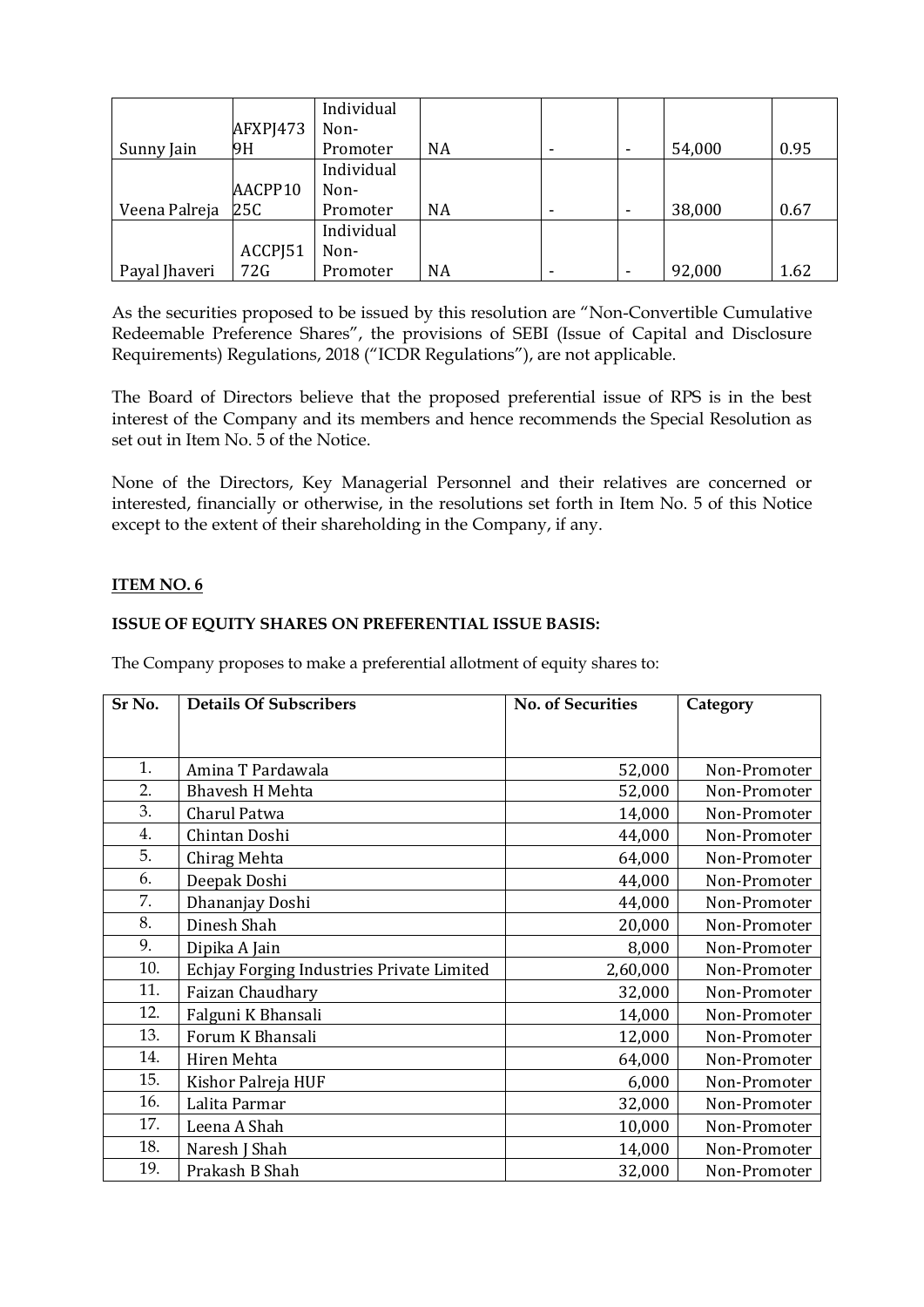| 20. | Pratham K Malde | 18,000   | Non-Promoter |
|-----|-----------------|----------|--------------|
| 21. | Rahul Jain      | 16,000   | Non-Promoter |
| 22. | Rajendra Jain   | 50,000   | Non-Promoter |
| 23. | Rakesh Shah     | 4,00,000 | Promoter     |
| 24. | Siddhi V Shah   | 10,000   | Non-Promoter |
| 25. | Smita Shah      | 14,000   | Non-Promoter |
| 26. | Sunny Jain      | 6,000    | Non-Promoter |
| 27. | Veena Palreja   | 8,000    | Non-Promoter |
| 28. | Payal Jhaveri   | 14,000   | Non-Promoter |

**(collectively known as "Subscribers"),** on a Preferential Allotment basis, which has been approved by the Board of Directors of the Company at its meeting held on 3rd October, 2021.

Approval of the members by way of special resolution is required inter alia in terms of Sections 42 and 62 of the Companies Act, 2013, the Companies (Prospectus and Allotment of Securities) Rules, 2014 and the Companies (Share Capital and Debentures) Rules, 2014 (collectively, the "CA 2013") as well as the Securities and Exchange Board of India, as amended (Issue of Capital and Disclosure Requirement) Regulations, 2018 ("ICDR Regulations").

Therefore, in terms of said sections, rules and regulations, consent of the Members is being sought for the issue and allotment of upto 13,54,000 equity shares of the Company, having a face value of Rs. 10/- (Rupee Ten only) each at price as arrived in accordance with the ICDR Regulations, on a preferential basis to the Subscribers, entitling the Subscribers to subscribe to and be allotted the Equity Shares, not later than 15 (fifteen) days from the date of passing of this special resolution by the members.

In terms of the provisions of the Companies Act, 2013 read with Rule 13(2) of the Companies (Share Capital and Debentures) Rules, 2014 and the aforesaid ICDR Regulations, the relevant disclosures / details are given below:

#### **Objects of the Issue**:

To meet general business requirements addressing working capital needs, expansion of Business activities and for general corporate purpose. Therefore, the Company has proposed the Issue of Shares on Preferential Basis to selected person to meet its capital requirements in due course.

#### **Business Model:**

Ambani organics believes in sustainable development and thus, manufactures cost effective, efficient and high performance specialty chemicals which are widely used in textiles, paints, paper, adhesives, construction, carpet, emulsion manufacturing and FRP Industry.

#### **Statement on Growth of Business over a period of time:**

In 2018, Ambani Organics ventured into a new project of manufacturing of Paint Driers and FRP Accelerators. With the start of this new project of Paint Drier and FRP Accelerator manufacturing in addition to the emulsion manufacturing plant, today in 2019 the installed production capacity has been increased to 24000 tons/year. After the successful establishment of Ambani Organics in the Acrylic Emulsion and Metal Soaps (Paint Drier and FRP Accelerator) industry, our R&D professionals are now on their toes for development of Organic Peroxides and derivatives for pharmaceutical industry. Following these expansions, we also acquired a new corporate office in the financial capital of India and also started a R&D facility. To ensure quality consistency and to obtain the superior grade of all the products, all the raw materials, semi-finished and finished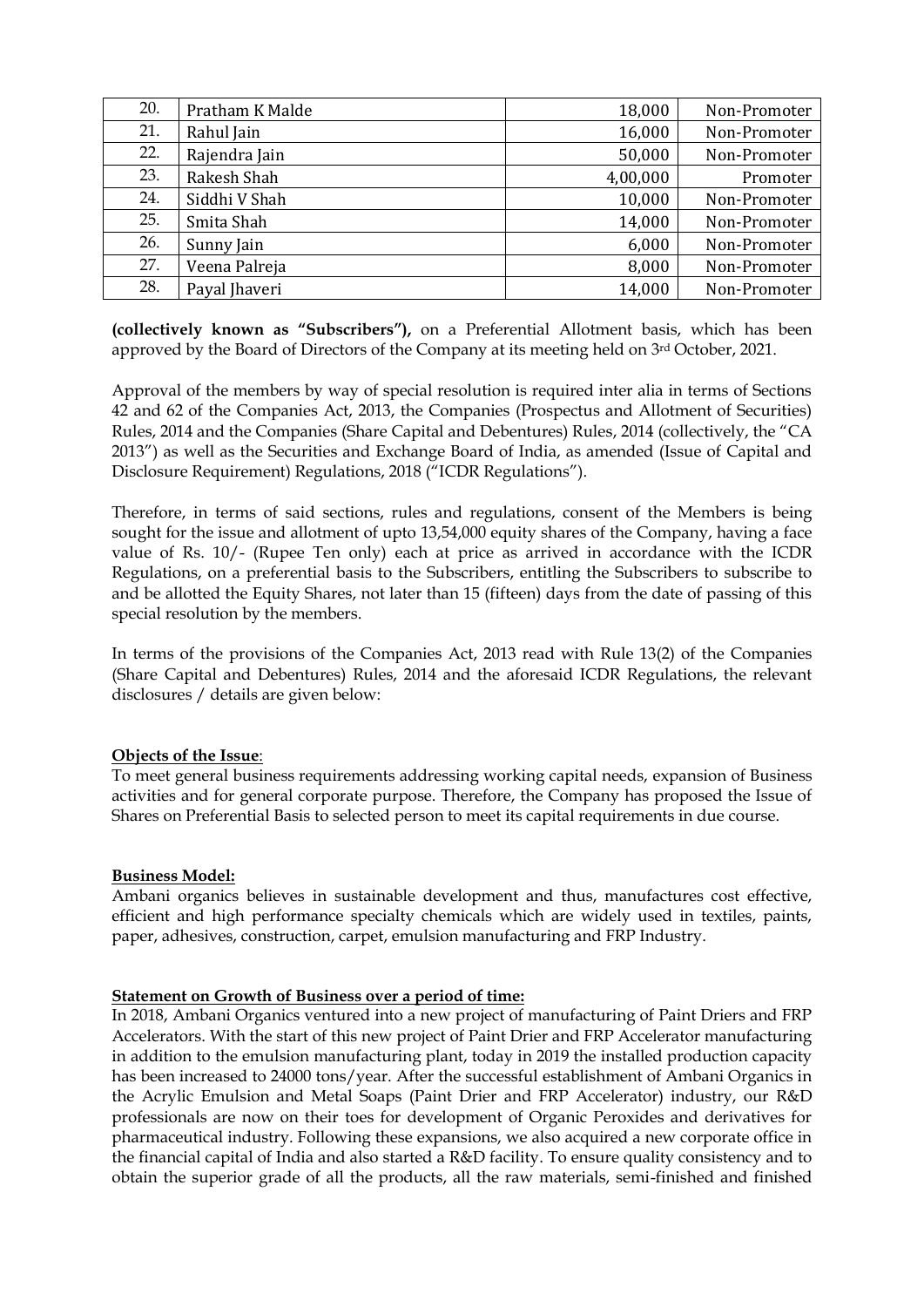products are screened for quality at our R&D center. Ambani Organics has two manufacturing facilities located adjacent to each other with an employee base of 80+ skilled and semi-skilled workers and experienced field professionals.

### **The total number of equity shares to be issued:**

Total Number of Shares to be issued are upto 13,54,000 and are allotted in terms of this resolution and shall rank pari-passu with existing equity shares of the Company in all respects.

### **Relevant Date:**

The relevant date as per the ICDR Regulations for the determination of the price per equity share pursuant to the preferential allotment is 27th September, 2021("Relevant Date") (i.e. 30 days prior to the date of proposed EGM which is 27<sup>th</sup> October, 2021 to approve the proposed preferential issue).

### **Pricing of Preferential Issue:**

The price of equity shares of face value of Rs. 10/- each issued at a price as arrived in accordance with the ICDR Regulations in accordance with the price determined in terms of Regulation 164 of the ICDR Regulations.

### **Basis on which the price has been arrived at:**

The equity shares of Company are listed and frequently traded on Stock Exchanges, viz., National Stock Exchange of India Limited ("NSE") in accordance with SEBI (ICDR) Regulations, 2018.

The issue price is determined in accordance with the Regulations as applicable for Preferential Issue as contained in Chapter V of the SEBI (ICDR) Regulations, 2018 as amended till date.

In terms of the applicable provisions of SEBI (ICDR) Regulations, 2018 the price at which equity shares shall be allotted shall not be less than higher of the following:

(a) Average of the weekly high and low of the volume weighted average price of the equity shares of the Company quoted on the Stock Exchange, during the Twenty-Six (26) weeks preceding the Relevant Date;

or

(b) Average of the weekly high and low of the volume weighted average price of the equity shares of the Company quoted on the Stock Exchange, during the Two (2) weeks preceding the Relevant Date.

Accordingly, the price per equity share, to be issued, is fixed at Rs. 77/- (Rupees Seventy Seven Only) which shall be higher than the price as computed under Regulation 164 of SEBI (ICDR) Regulations, 2018.

### **Intention of Promoters / Directors / Key Managerial Personnel to subscribe to the Preferential Offer:**

Mr. Rakesh Shah being the Promoter, Directors and Key Managerial Personnel intends to subscribe to the proposed issue.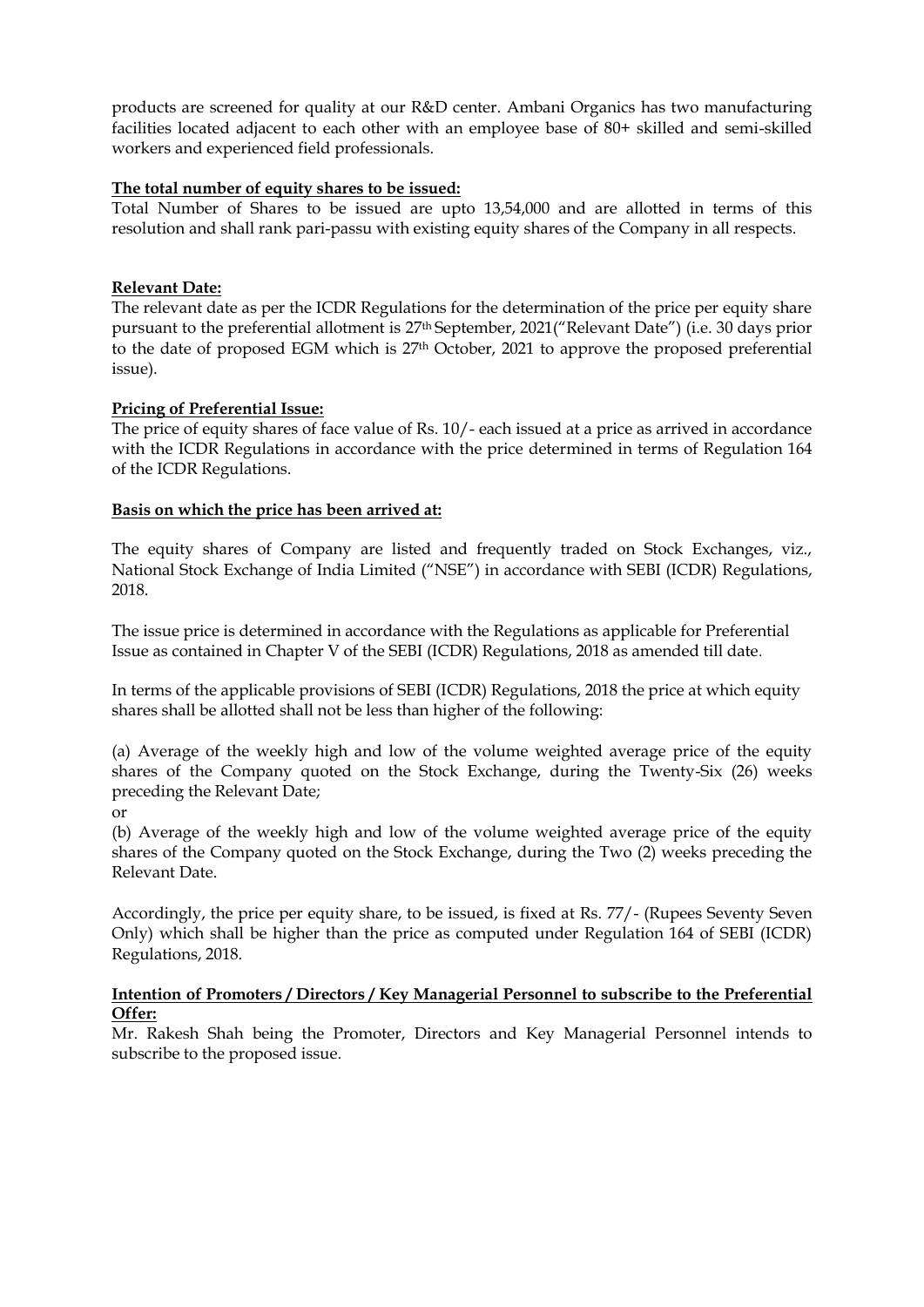**The name of the proposed allottees, the identities of the persons who are the ultimate beneficial owners of the shares and/ or who ultimately control the proposed allottees, the percentage of post preferential issue capital that may be held by them and change in control:**

| Sr             | <b>Details</b><br>of   | <b>PAN</b>     | Category/Class             | Pre Issue                    | Number           | Post      | <b>Beneficial</b> |
|----------------|------------------------|----------------|----------------------------|------------------------------|------------------|-----------|-------------------|
| N              | Shareholders           |                | of Subscribers             | $\frac{0}{0}$                | of               | Issu      | Ownershi          |
| 0.             |                        |                |                            | holding                      | Equity           | $e^{0/2}$ | $\mathbf{p}$      |
|                |                        |                |                            |                              | <b>Shares</b>    | hol       |                   |
|                |                        |                |                            |                              | propose          | din       |                   |
|                |                        |                |                            |                              | d to be          | g         |                   |
|                |                        |                |                            |                              | allotted         | (If       |                   |
|                |                        |                |                            |                              |                  | full      |                   |
|                |                        |                |                            |                              |                  | y<br>subs |                   |
|                |                        |                |                            |                              |                  | crib      |                   |
|                |                        |                |                            |                              |                  | ed)       |                   |
| $\mathbf{1}$   | T<br>Amina             |                | Individual                 |                              |                  |           |                   |
|                | Pardawala              | BTVPP5731J     | Non-Promoter               | -                            | 52,000           | 0.81      | NA                |
| $\overline{2}$ | <b>Bhavesh</b><br>H    | AAEPM4601      | Individual                 |                              |                  |           |                   |
|                | Mehta                  | R              | Non-Promoter               | $\qquad \qquad \blacksquare$ | 52,000           | 0.81      | NA                |
| 3              |                        | AAGPP0910      | Individual                 |                              |                  |           |                   |
|                | Charul Patwa           | Q              | Non-Promoter               | $\overline{\phantom{m}}$     | 14,000           | 0.22      | NA                |
| 4              |                        | ACOPD9218      | Individual                 |                              |                  |           |                   |
|                | Chintan Doshi          | $\mathbf R$    | Non-Promoter               | $\qquad \qquad \blacksquare$ | 44,000           | 0.68      | NA                |
| 5              |                        | AGKPM6888      | Individual                 |                              |                  |           |                   |
| 6              | Chirag Mehta           | Q<br>ABYPD5416 | Non-Promoter<br>Individual | 1.06                         | 64,000           | 1.83      | NA                |
|                | Deepak Doshi           | G              | Non-Promoter               | $\qquad \qquad \blacksquare$ | 44,000           | 0.68      | NA                |
| $\overline{7}$ | Dhananjay              | AAQPD2004      | Individual                 |                              |                  |           |                   |
|                | Doshi                  | F              | Non-Promoter               | $\overline{\phantom{0}}$     | 44,000           | 0.68      | NA                |
| 8              |                        |                | Individual                 |                              |                  |           |                   |
|                | Dinesh Shah            | AAKPS9625B     | Non-Promoter               | $\qquad \qquad \blacksquare$ | 20,000           | 0.31      | NA                |
| 9              |                        |                | Individual                 |                              |                  |           |                   |
|                | Dipika A Jain          | AGXPJ2769E     | Non-Promoter               | $\qquad \qquad \blacksquare$ | 8,000            | 0.12      | NA                |
| 10             |                        |                |                            |                              |                  |           | Mr.               |
|                | Echjay                 |                |                            |                              |                  |           | Deepak M          |
|                | Forging                |                |                            |                              |                  |           | Doshi &           |
|                | Industries             |                |                            |                              |                  |           | Mrs.              |
|                | Private                | AABCE6478      | <b>Body Corporate</b>      |                              | 2,60,00          |           | Jasmine N         |
| 11             | Limited<br>Faizan      | N<br>ADMPC8032 | Non-Promoter<br>Individual | -                            | $\boldsymbol{0}$ | 4.04      | Doshi             |
|                | Chaudhary              | H              | Non-Promoter               |                              | 32,000           | 0.50      | NA                |
| 12             | $\mathbf K$<br>Falguni | ALAPB6922      | Individual                 | -                            |                  |           |                   |
|                | Bhansali               | B              | Non-Promoter               | $\overline{\phantom{0}}$     | 14,000           | 0.22      | NA                |
| 13             | $\mathbf K$<br>Forum   |                | Individual                 |                              |                  |           |                   |
|                | <b>Bhansali</b>        | CFIPB9037D     | Non-Promoter               | $\overline{\phantom{0}}$     | 12,000           | 0.19      | NA                |
| 14             |                        | AJNPM8968      | Individual                 |                              |                  |           |                   |
|                | Hiren Mehta            | $\mathbf K$    | Non-Promoter               | 0.43                         | 64,000           | 1.34      | NA                |
| 15             |                        |                |                            |                              |                  |           | 1.Kishor          |
|                |                        |                |                            |                              |                  |           | Palreja           |
|                |                        |                |                            |                              |                  |           | (Karta)           |
|                | Kishor Palreja         |                | <b>HUF</b>                 |                              |                  |           |                   |
|                | <b>HUF</b>             | AAAHK5341J     | Non-Promoter               |                              | 6,000            | 0.09      | 2. Veena K        |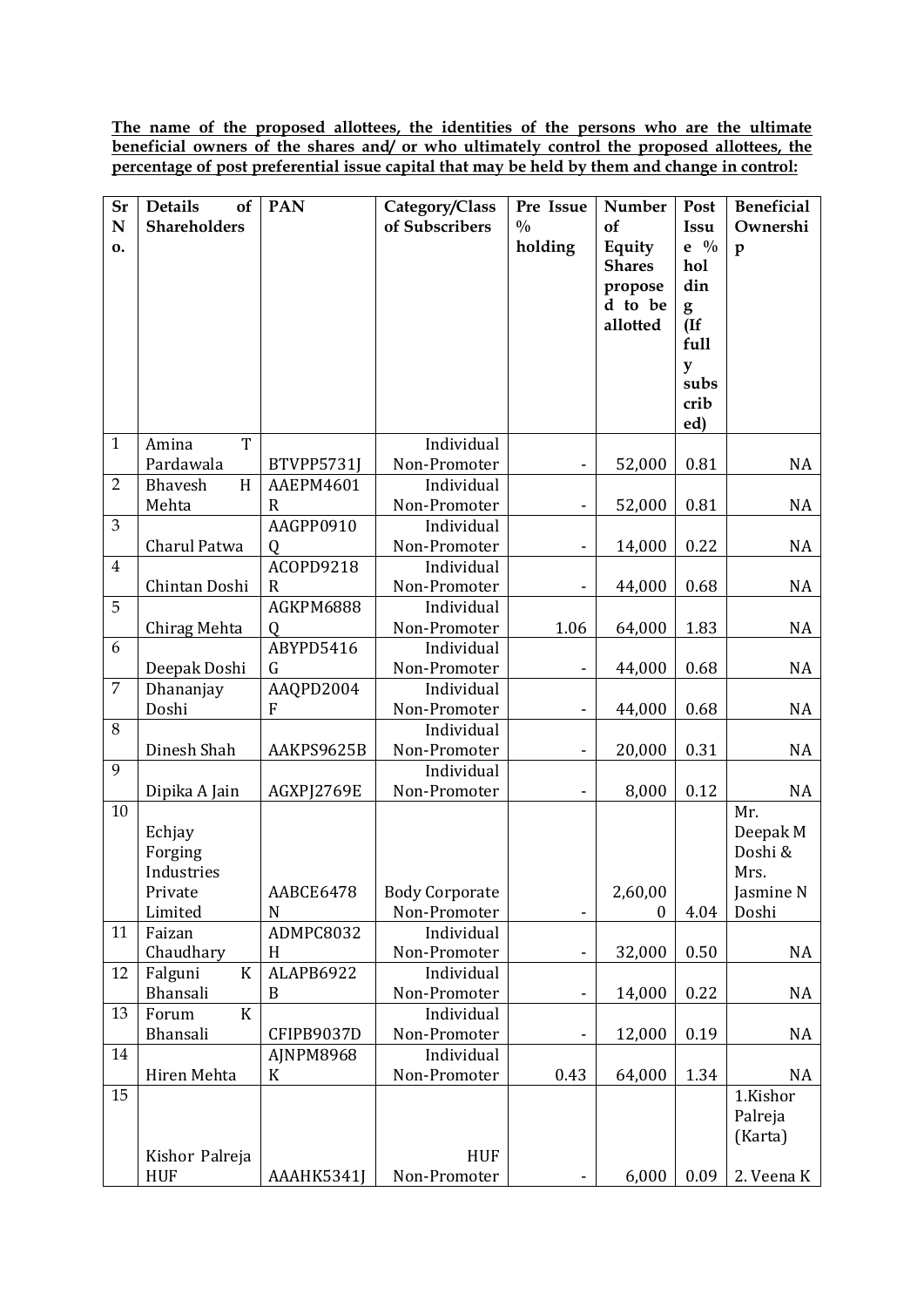|    |                           |                   |              |                              |         |      | Palreja     |
|----|---------------------------|-------------------|--------------|------------------------------|---------|------|-------------|
|    |                           |                   |              |                              |         |      |             |
|    |                           |                   |              |                              |         |      | 3.Bhavik    |
|    |                           |                   |              |                              |         |      | K           |
|    |                           |                   |              |                              |         |      | Palrecha    |
|    |                           |                   |              |                              |         |      |             |
|    |                           |                   |              |                              |         |      | 4. Nimesh   |
|    |                           |                   |              |                              |         |      | $\mathbf K$ |
|    |                           |                   |              |                              |         |      | Palrecha    |
| 16 |                           | AAGPP2354         | Individual   |                              |         |      |             |
|    | Lalita Parmar             | $\Omega$          | Non-Promoter | $\qquad \qquad \blacksquare$ | 32,000  | 0.50 | <b>NA</b>   |
| 17 |                           |                   | Individual   |                              |         |      |             |
|    | Leena A Shah              | AACPS4823P        | Non-Promoter | 4                            | 10,000  | 0.16 | <b>NA</b>   |
| 18 |                           |                   | Individual   |                              |         |      |             |
|    | Naresh J Shah             | AABPS9820R        | Non-Promoter | $\blacksquare$               | 14,000  | 0.22 | <b>NA</b>   |
| 19 | Prakash<br>B              |                   | Individual   |                              |         |      |             |
|    | Shah                      | ALPPS2294G        | Non-Promoter | -                            | 32,000  | 0.50 | <b>NA</b>   |
| 20 | $\overline{K}$<br>Pratham | <b>EHAPM6690</b>  | Individual   |                              |         |      |             |
|    | Malde                     | D                 | Non-Promoter | $\qquad \qquad \blacksquare$ | 18,000  | 0.28 | <b>NA</b>   |
| 21 |                           |                   | Individual   |                              |         |      |             |
|    | Rahul Jain                | AKXPJ0512H        | Non-Promoter | ÷,                           | 16,000  | 0.25 | <b>NA</b>   |
| 22 |                           | AABPR1091         | Individual   |                              |         |      |             |
|    | Rajendra Jain             | $\mathbf F$       | Non-Promoter | -                            | 50,000  | 0.78 | <b>NA</b>   |
| 23 |                           |                   |              |                              |         |      |             |
|    |                           |                   | Individual   |                              | 4,00,00 | 58.5 |             |
|    | Rakesh Shah               | AAFPS1066F        | Promoter     | 66.25                        | 0       | 3    | <b>NA</b>   |
| 24 |                           |                   | Individual   |                              |         |      |             |
|    | Siddhi V Shah             | DGEPS2169K        | Non-Promoter | $\overline{\phantom{0}}$     | 10,000  | 0.16 | <b>NA</b>   |
| 25 |                           |                   | Individual   |                              |         |      |             |
|    | Smita Shah                | ABEPS9666B        | Non-Promoter | $\qquad \qquad \blacksquare$ | 14,000  | 0.22 | <b>NA</b>   |
| 26 |                           |                   | Individual   |                              |         |      |             |
|    | Sunny Jain                | <b>AFXPJ4739H</b> | Non-Promoter | $\qquad \qquad \blacksquare$ | 6,000   | 0.09 | <b>NA</b>   |
| 27 |                           |                   | Individual   |                              |         |      |             |
|    | Veena Palreja             | AACPP1025C        | Non-Promoter | $\overline{\phantom{0}}$     | 8,000   | 0.12 | <b>NA</b>   |
| 28 |                           |                   | Individual   |                              |         |      |             |
|    | Payal Jhaveri             | <b>ACCPJ5172G</b> | Non-Promoter |                              | 14,000  | 0.22 | <b>NA</b>   |

Note: The table shows the expected shareholding pattern of the Company upon assumption of the allotment and assumes that holding of all other shareholders shall remain the same post issue as they were on the date on which the pre issue shareholding pattern was prepared.

There will be no change in management control of the Company pursuant to the proposed Issue and allotment of the Equity Shares.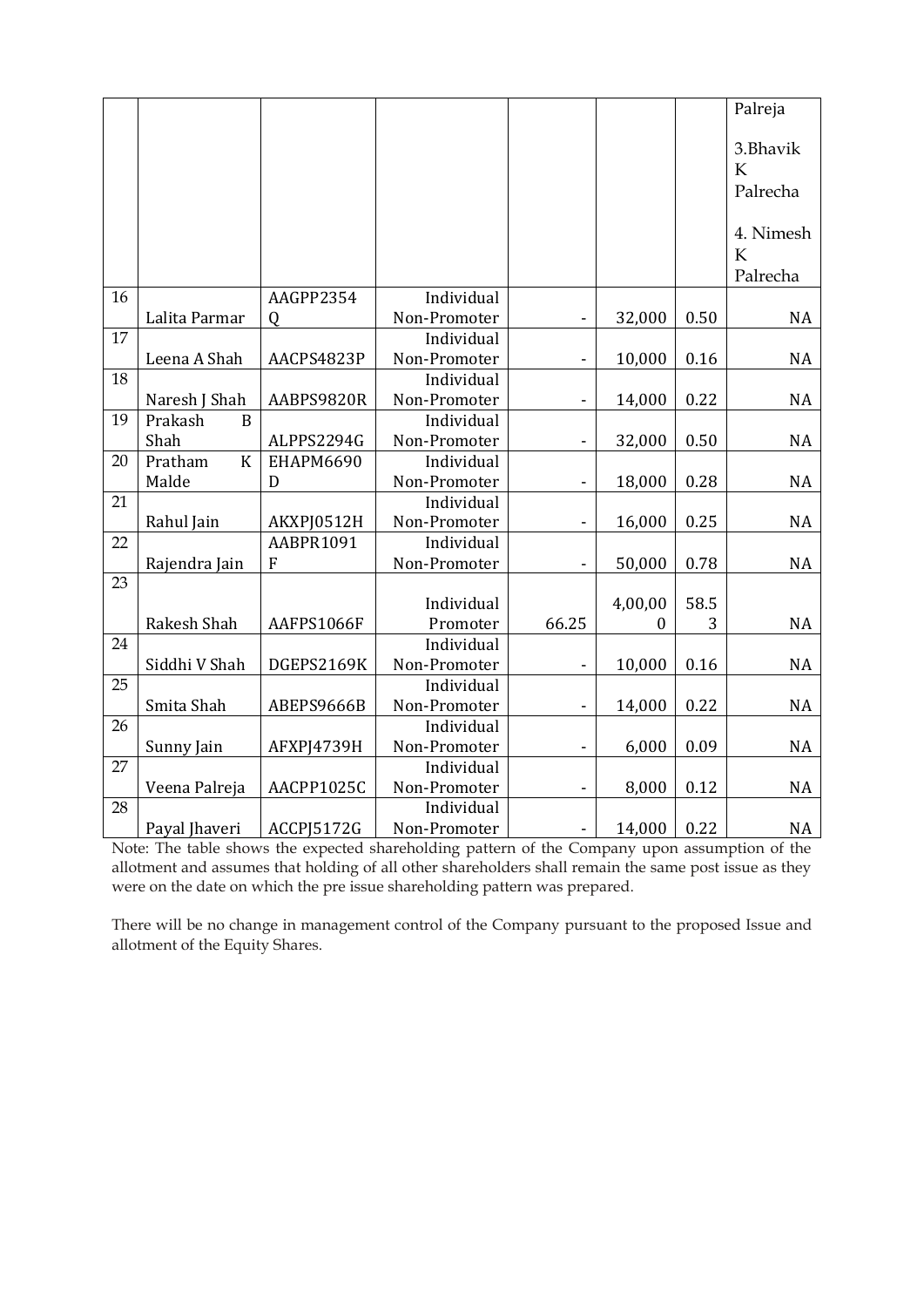| Sr             | Category                       |           | Pre Issue             | <b>Post Issue</b>        |                     |  |  |
|----------------|--------------------------------|-----------|-----------------------|--------------------------|---------------------|--|--|
| No.            |                                |           |                       |                          |                     |  |  |
|                |                                | No.<br>of | $\%$ of Share holding | No.<br>of                | $\frac{0}{0}$<br>of |  |  |
|                |                                | shares    |                       | shares                   | share               |  |  |
|                |                                | held      |                       | held                     | holding             |  |  |
| A.             | Promoters' holding:            |           |                       |                          |                     |  |  |
| $\overline{1}$ | Indian:                        |           |                       |                          |                     |  |  |
|                | Individual                     | 36,90,559 | 72.67                 | 40,90,559                | 63.59               |  |  |
|                | <b>Bodies Corporate</b>        |           |                       |                          |                     |  |  |
|                | Sub Total                      | 36,90,559 | 72.67                 | 40,90,559                | 63.59               |  |  |
| $\overline{2}$ | Foreign Promoters              |           |                       |                          |                     |  |  |
|                | Sub Total (A)                  | 36,90,559 | 72.67                 | 40,90,559                | 63.59               |  |  |
| $\bf{B}$       | Non Promoters holding:         |           |                       |                          |                     |  |  |
| $\mathbf{1}$   | <b>Institutional Investors</b> |           | -                     | $\overline{\phantom{a}}$ |                     |  |  |
| $\overline{2}$ | Non Institutional Investors    |           |                       |                          |                     |  |  |
|                | Others (Public Including NRIs) | 13,88,100 | 27.34                 | 23,42,100                | 36.41               |  |  |
|                | Sub Total (B)                  | 13,88,100 | 27.34                 | 23,42,100                | 36.41               |  |  |
|                | Grand Total $(A) + (B)$        | 50,78,659 | 100                   | 64,32,659                | 100                 |  |  |

**The pre issue and post issue shareholding pattern of the Company (if fully subscribed by the respective subscribers):**

#### **Proposed time within which allotment shall be completed:**

As required under the ICDR Regulations, the Company shall complete the allotment of equity shares as aforesaid on or before the expiry of 15 days from the date of passing of the special resolution by the shareholders granting consent for preferential issue or in the event allotment of equity shares would require any approval(s) from any regulatory authority or the Central Government, within 15 days from the date of such approval(s), as the case may be.

#### **Listing:**

The Company will make an application to the Stock Exchanges at which the existing shares are listed, for listing of the equity shares. Such equity shares, once allotted, shall rank pari-passu with the then existing equity shares of the Company in all respects, including dividend.

#### **Undertaking:**

In terms of the SEBI ICDR Regulations, the Company hereby undertakes that:

(a) It shall re-compute the price of the Equity Shares in terms of the provisions of the ICDR Regulations where it is required to do so.

(b) If the amount payable on account of the re-computation of price is not paid within the time stipulated in the ICDR Regulations, the specified Equity Shares shall continue to be locked-in till the time such amount is paid by the Proposed Allottee.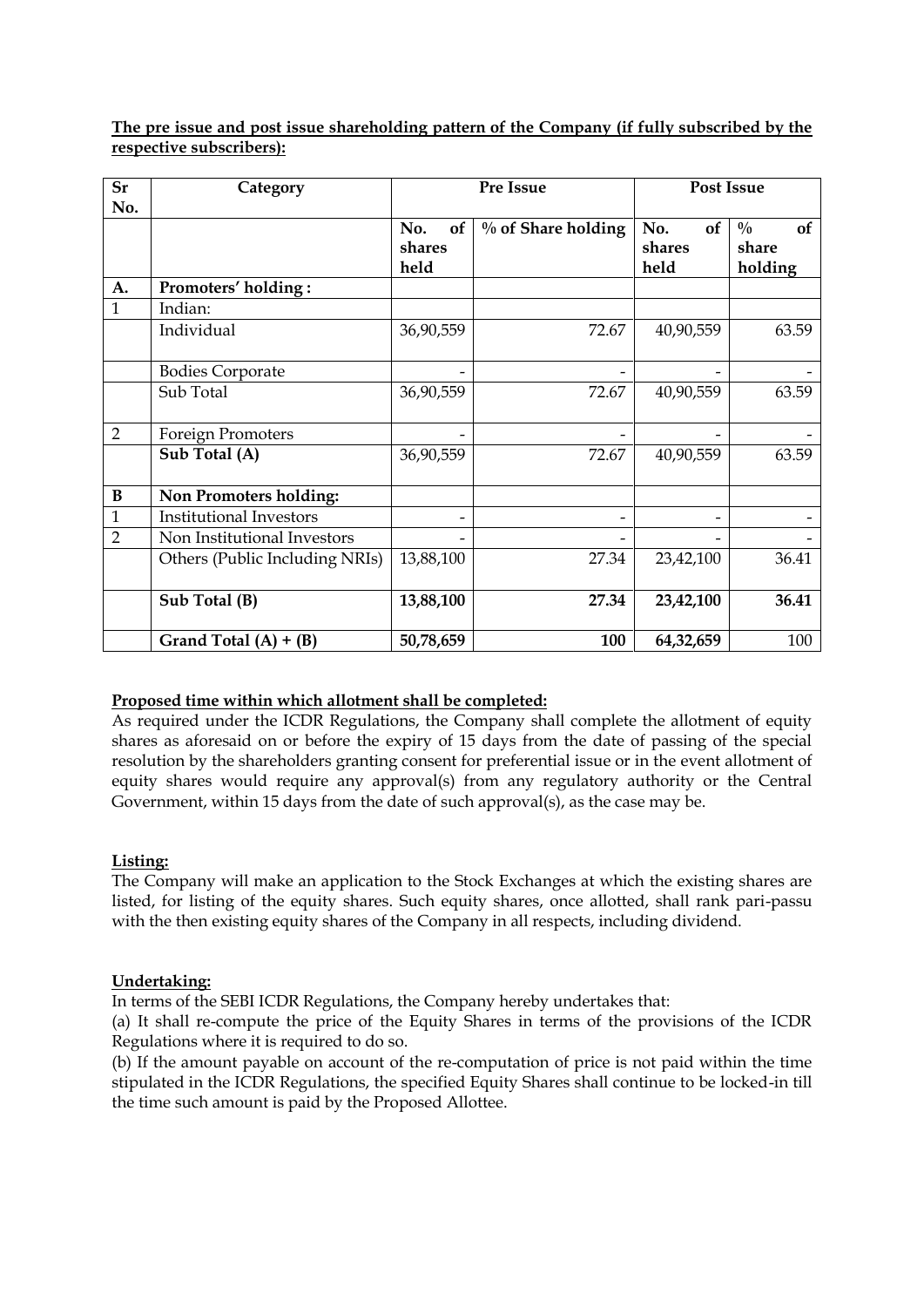**No. of persons to whom allotment on preferential basis has already been made during the year, in terms of number of securities as well as price:** 

During the year, no preferential allotment has been made to any person.

#### **Change in control, if any, in the Company that would occur consequent to the preferential offer:**

There shall be no change in management or control of the Company pursuant to the issue of the equity shares

# **The justification for the allotment proposed to be made for consideration other than cash together with valuation report of the registered valuer:**

Not Applicable

### **Lock in period:**

The proposed allotment of equity shares shall be subject to lock-in as per the provisions of Chapter V of the SEBI (ICDR) Regulations, 2018. Further, the entire pre-preferential allotment shareholding of all the proposed allottees, if any, shall also be under lock–in from the relevant date up to a period of six months from the date of the trading approval received from the Stock Exchanges. [Here the date of trading approval shall be reckoned as the latest date when trading approval has been obtained from the Stock Exchanges where it is listed].

#### **Auditor's certificate:**

A certificate from Statutory Auditors of the Company, certifying that the issue of equity shares is being made in accordance with requirements of ICDR Regulations shall be placed before the general meeting of the shareholders.

#### **Inspection of documents:**

Relevant documents are open for inspection by the members at the Registered Office of the Company on all working days, during business hours up to the date of the Meeting. Additionally, copies of the relevant documents are available for inspection at the corporate office of the Company and will also be made available at the Meeting.

The Proposed allottees have not sold/transferred any equity shares during the six months preceding the Relevant Date.

Neither the Company's name nor any of its promoters or directors name is appearing in the list of wilful defaulters categorized by any bank or financial institution or consortium thereof.

During the period, the Company has not issued any securities on preferential basis or Private Placement basis other than mentioned above.

The Board of Directors of the Company believe that the proposed preferential issue is in the best interest of the Company and its members. The Board of Directors, therefore, recommends the resolution for your approval.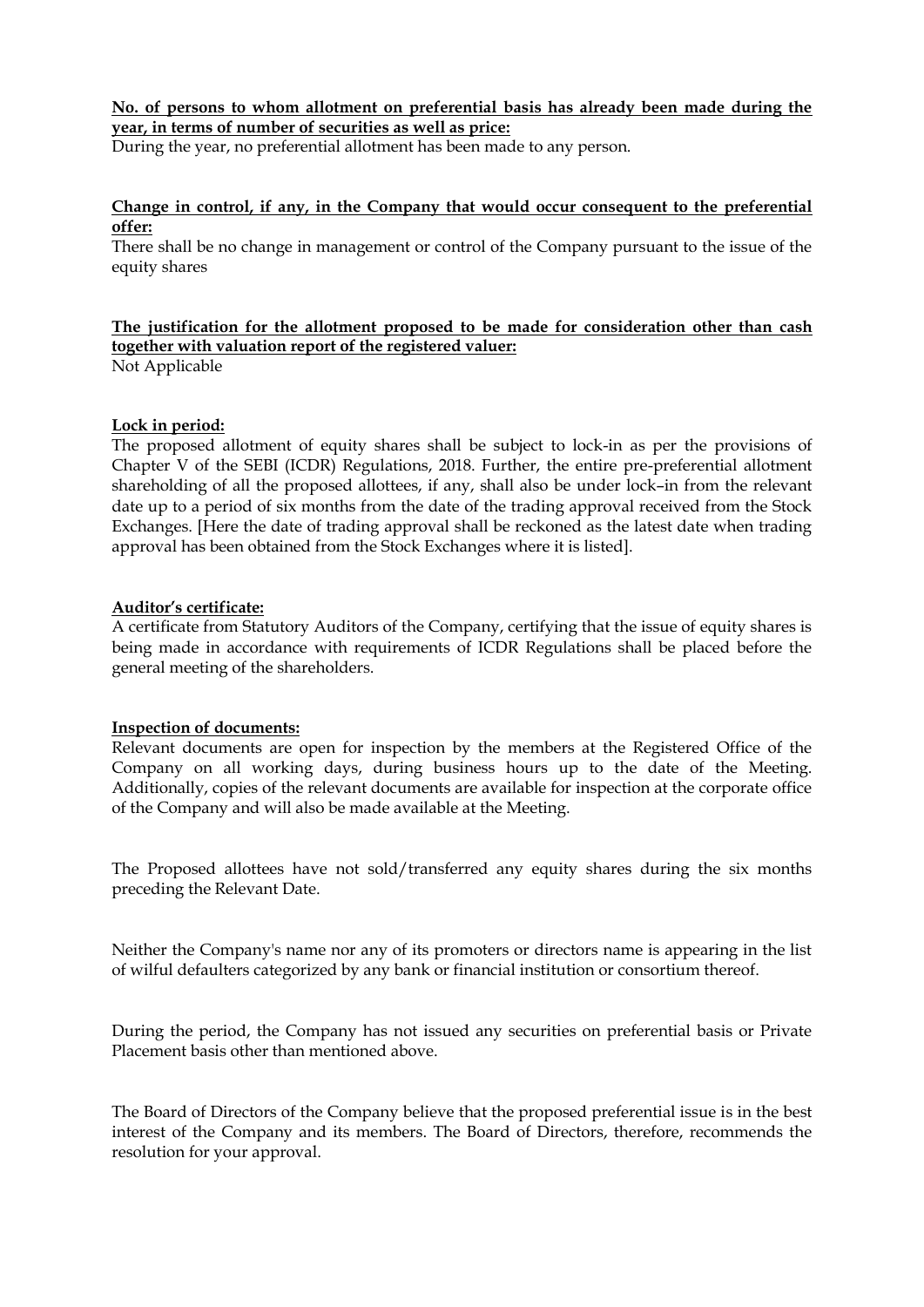Except Mr. Rakesh Shah and his relatives, none of the Directors, Key Managerial Personnel and their relatives is concerned or interested in the resolution, except as holders of shares in general or that of the companies, firms, and/or institutions of which they are directors, partners or members and who may hold shares in the Company.

**By the order of the Board of Directors Date**: 3<sup>rd</sup> October, 2021 **For Ambani Organics Limited** 

**Place**: Mumbai

**Sd/-**

**Rakesh Shah Managing Director (DIN: 00503074)**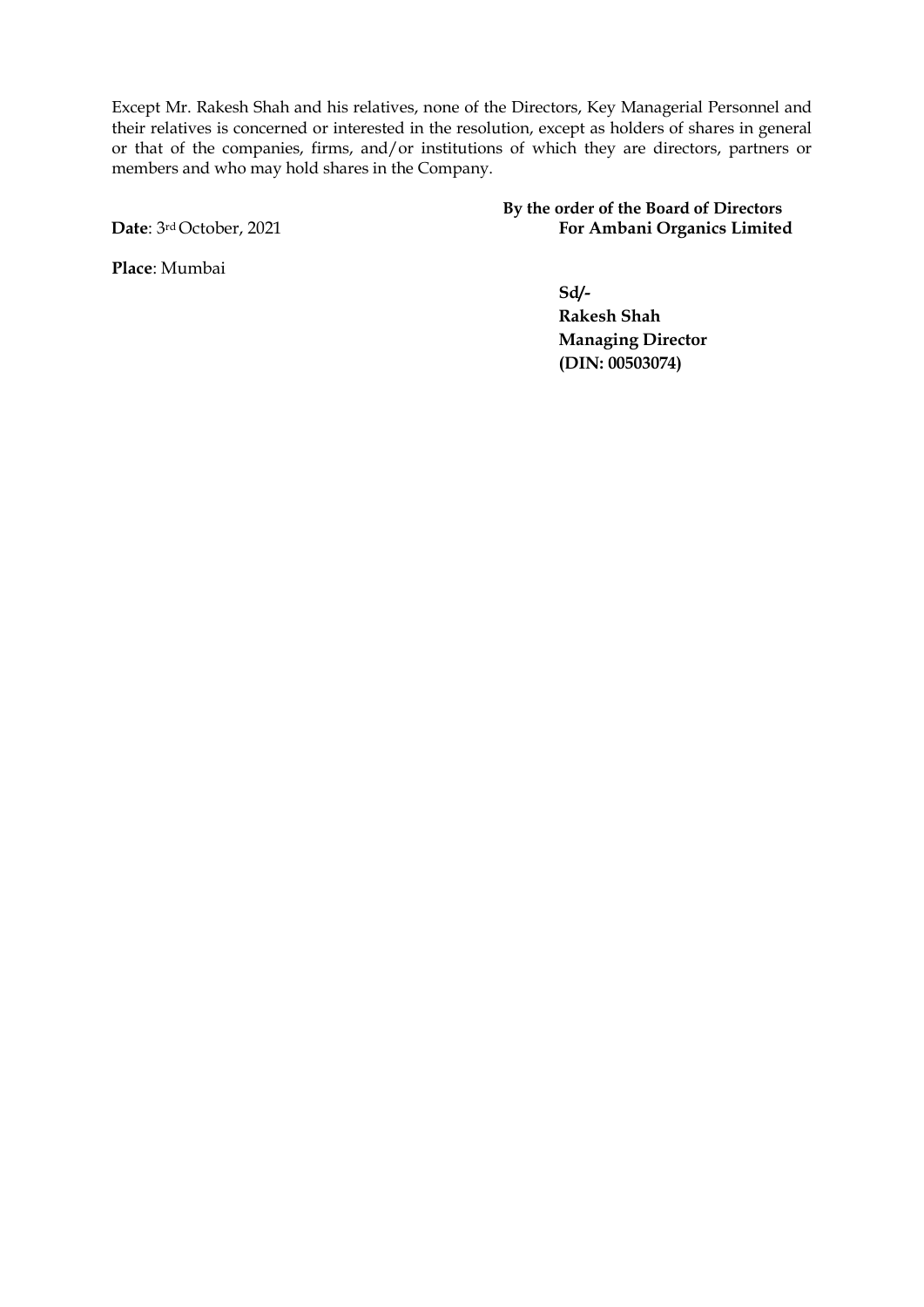# **ATTENDANCE SLIP**

(To be presented at the entrance)

|               | Extra Ordinary General Meeting On 27th day of October, 2021 AT 02.00 P.M. AT N 44 MIDC                                                                                        |            |
|---------------|-------------------------------------------------------------------------------------------------------------------------------------------------------------------------------|------------|
|               | Tarapur, Boisar Thane 401506                                                                                                                                                  |            |
|               | I hereby record my presence at the Extra Ordinary General Meeting of the Company held on<br>27th day of October, 2021 AT 2.00 P.M. at N 44 MIDC Tarapur, Boisar Thane 401506. |            |
|               | Folio No. __________________________DP ID No. __________________________________                                                                                              |            |
| Client ID No. |                                                                                                                                                                               |            |
|               |                                                                                                                                                                               | Signature: |
|               |                                                                                                                                                                               |            |
| Note:         |                                                                                                                                                                               |            |

- 1. Only Member/Proxyholder/Authorised Representative can attend the Meeting.
- 2. Member/Proxyholder/Authorised Representative should bring his/her copy of the Notice of the AGM for reference at the Meeting.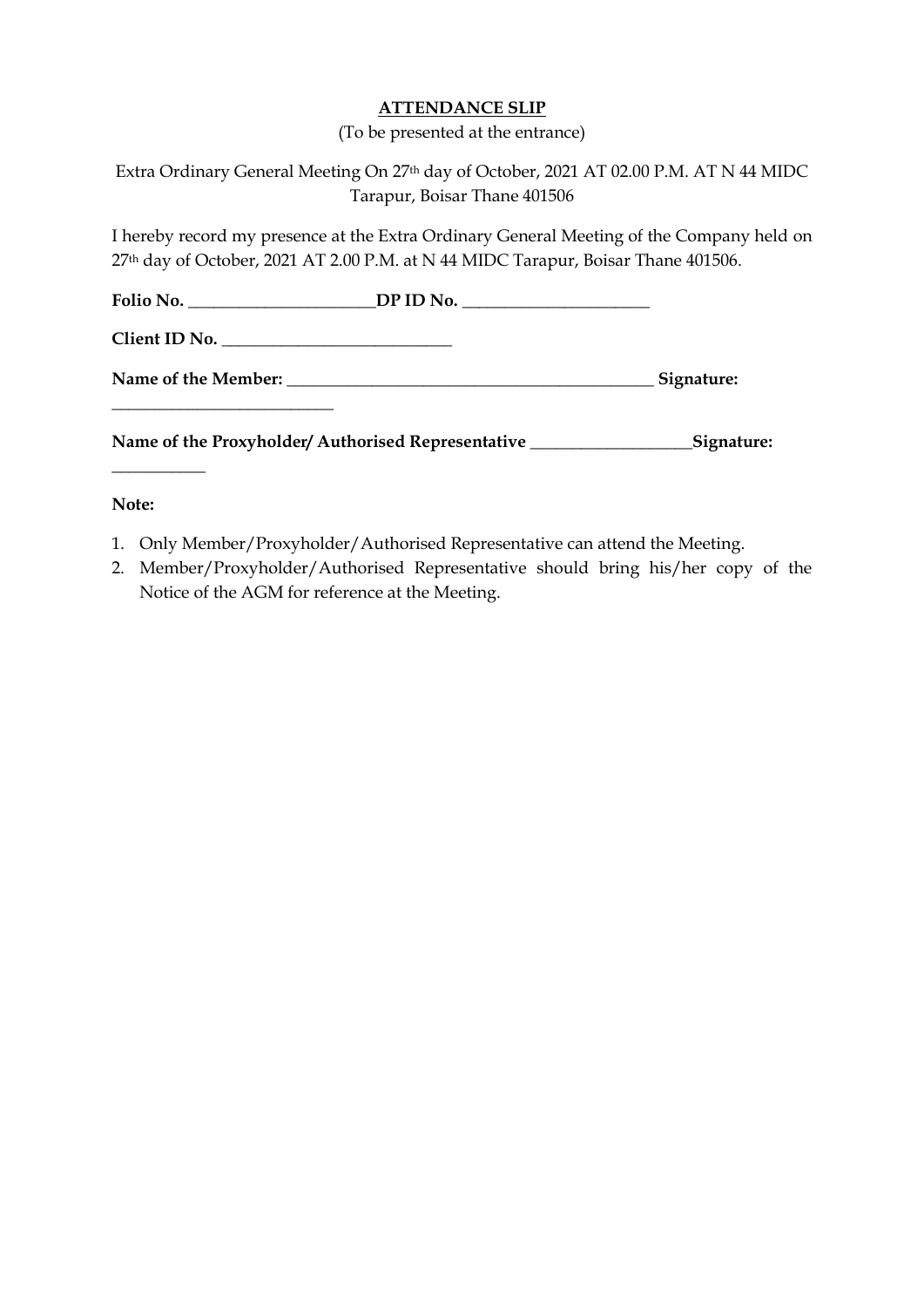# **PROXY FORM**

|    | [Pursuant to Section 105(6) of the Companies Act, 2013 and Rule 19(3) of the Companies    |                                              |  |
|----|-------------------------------------------------------------------------------------------|----------------------------------------------|--|
|    |                                                                                           | (Management and Administration) Rules, 2014] |  |
|    |                                                                                           |                                              |  |
|    |                                                                                           |                                              |  |
|    |                                                                                           |                                              |  |
|    | I/We, being the member(s) of Equity Shares of Ambani Organics Limited, hereby<br>appoint: |                                              |  |
|    |                                                                                           |                                              |  |
|    |                                                                                           |                                              |  |
| 2. |                                                                                           |                                              |  |
|    | <u>Signature: Contract and Superintendence of failing him</u>                             |                                              |  |
| 3. |                                                                                           |                                              |  |
|    |                                                                                           |                                              |  |

as my/our proxy to attend and vote (on a poll) for me/us and on my/our behalf at the Annual General Meeting on 27<sup>th</sup> day of October, 2021 at 2.00 P.M. AT N 44 MIDC Tarapur, Boisar Thane 401506 and at any adjournment thereof in respect of such resolutions as are indicated below:

\*\* I wish my above Proxy to vote in the manner as indicated in the box below:

| <b>Resolutio</b><br>n No. | <b>Resolution</b>                                                                                                                                                      | For | Against |
|---------------------------|------------------------------------------------------------------------------------------------------------------------------------------------------------------------|-----|---------|
| <b>Special Business</b>   |                                                                                                                                                                        |     |         |
| 1                         | Increase in Authorized Share Capital of the Company                                                                                                                    |     |         |
| $\overline{2}$            | Alteration of Capital Clause in the Memorandum of Association<br>of the Company                                                                                        |     |         |
| 3                         | To authorize Company to borrow money up to INR 500 Crores<br>(Indian Rupees Five Hundred Crores)                                                                       |     |         |
| $\overline{4}$            | Approval for creation of charges, mortgages, hypothecation on<br>the immovable and movable assets of the Company under<br>Section 180(1)(a) of the Companies Act, 2013 |     |         |
| 5                         | Issue of 12% Non-Convertible Cumulative Redeemable<br>Preference Shares                                                                                                |     |         |
| 6                         | Issue of Equity Shares on a Preferential Basis                                                                                                                         |     |         |